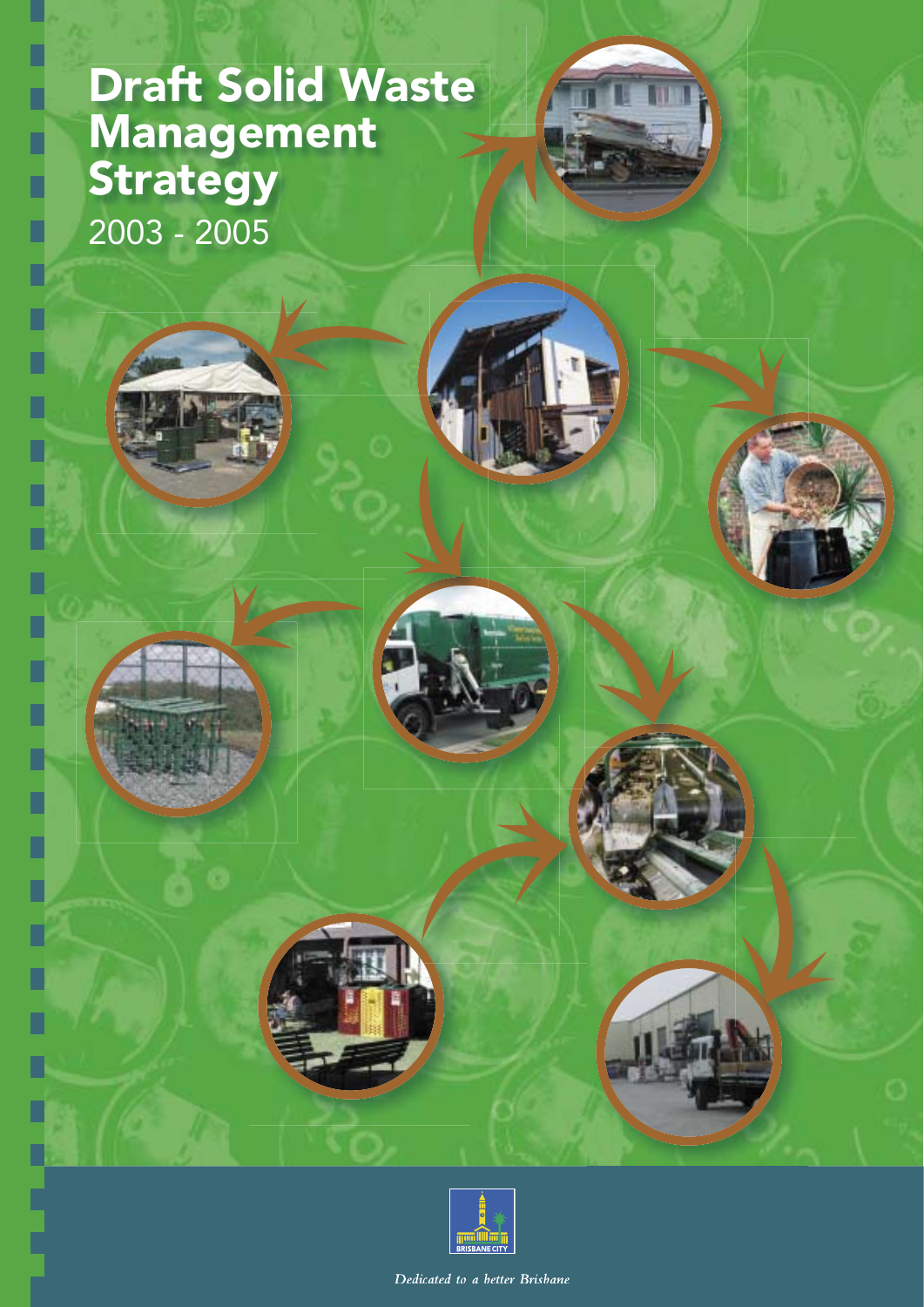# **Contents**

| Living in Brisbane 2010<br>Waste is a loss<br>Becoming a smart, prosperous and environmentally friendly city<br>Challenges to Waste Reduction                                                                                                                                                                                    |
|----------------------------------------------------------------------------------------------------------------------------------------------------------------------------------------------------------------------------------------------------------------------------------------------------------------------------------|
| Waste policy<br>Waste goals<br>Waste strategies<br>Current trends in waste management                                                                                                                                                                                                                                            |
| <b>Brisbane - waste</b><br>Current status<br>The waste stream                                                                                                                                                                                                                                                                    |
| 11<br>Organic Waste Action Plan<br>Waste reduction<br>Resource recovery<br>Non-Organic Waste Action Plan<br>Waste reduction<br>Resource recovery<br>Waste disposal                                                                                                                                                               |
| 15<br>Resource Analysis - Organic Waste<br>Domestic organic waste<br>Customer-delivered organic waste<br>Commercial and industrial organic waste<br>Environmental issues with organics reuse<br>Economic opportunities for organic waste<br>Market analysis of organic waste<br>Economic analysis of organic waste               |
| 19<br>Resource Analysis - Non-Organic Waste<br>Domestic non-organic waste<br>Customer-delivered non-organic waste<br>Environmental issues with non-organic waste<br>Household hazardous waste<br>Economic opportunities for non-organic waste<br>Market analysis of non-organic waste<br>Construction and demolition (C&D) waste |
| 21<br>Living in Brisbane 2010                                                                                                                                                                                                                                                                                                    |
| - 22                                                                                                                                                                                                                                                                                                                             |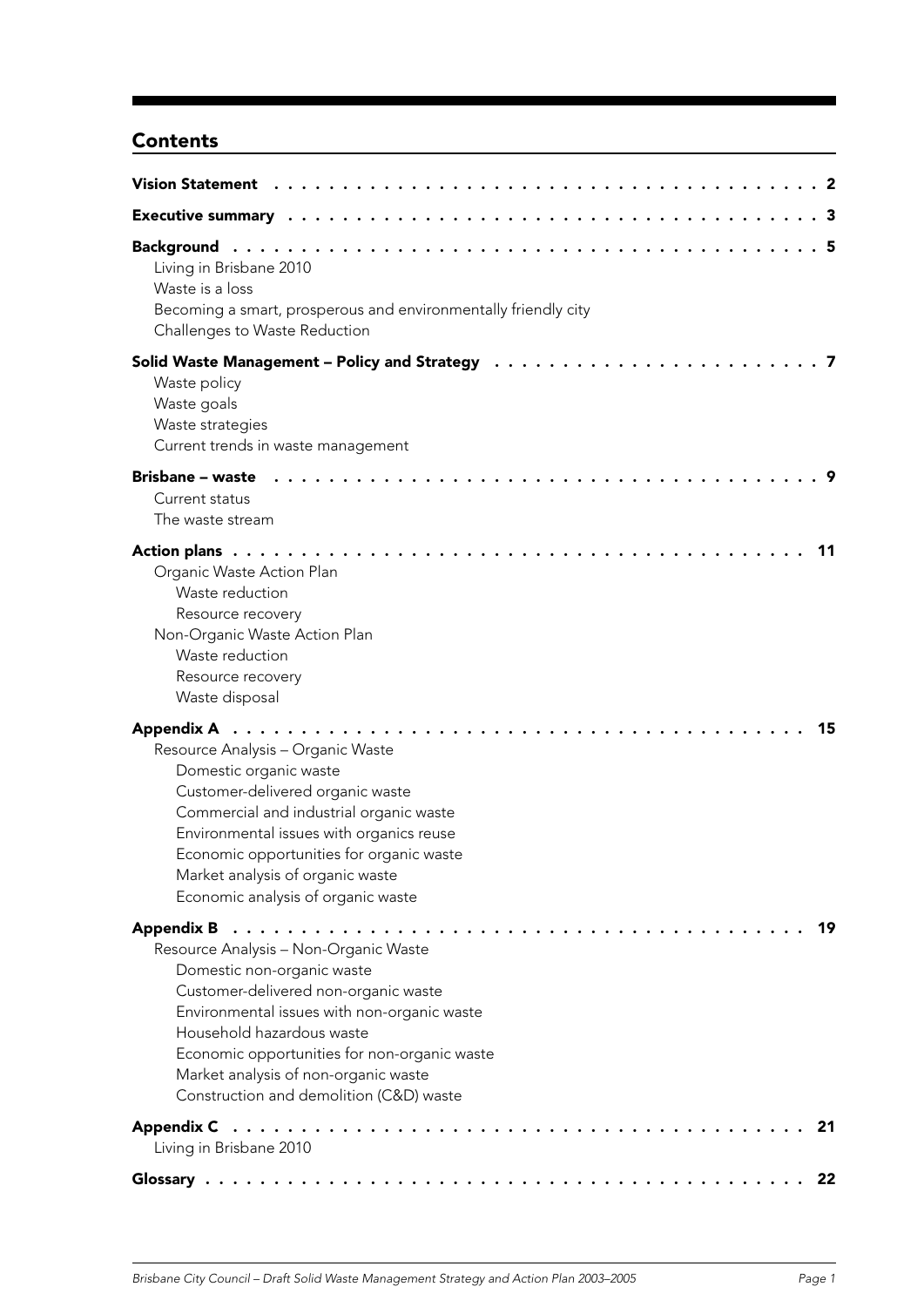## Vision Statement

*"Brisbane City Council will create a clean, green and prosperous Brisbane by minimising negative impacts of the City's waste. When waste cannot be avoided or reduced, Council will recover the embedded resources to maximise their value to society before ensuring safe disposal."*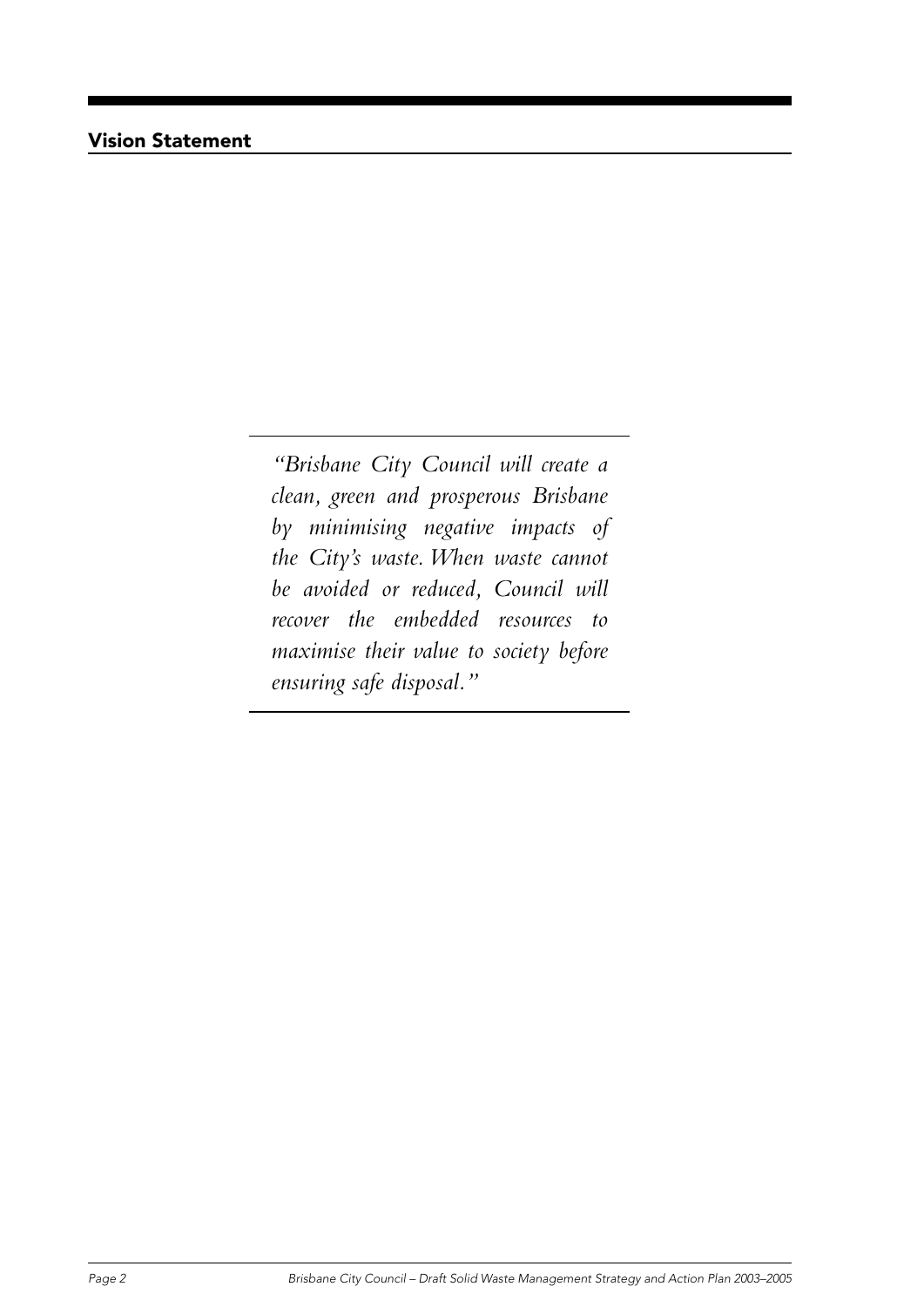## Executive Summary

Brisbane City Council manages almost half the city's wastes through one of the most efficient and safe waste systems in the world. A state-ofthe-art fleet of dedicated waste trucks and waste and recycling single pass trucks can collect both recyclable material and waste from the kerbside. Recyclable material is taken to Materials Recovery Facilities (MRF) for processing. Waste is transported to centrally located transfer stations. From the transfer station the waste is bulk hauled to fully engineered, double sealed landfills with full gas recovery and leachate treatment.

Despite this, our current system is clearly unsustainable as each household continues to send about a tonne of resources to disposal each year. Increasing consumerism and a reluctance by State and Federal Governments to force producers to be responsible for their products leaves local government with an expensive waste problem.

Those wasted resources also represent an enormous environmental and economic loss. Recycling reduces those losses through energy savings and reduced environmental impact through reprocessing. Recovered resources feed local re-manufacturing. For example the current kerbside recycling system provides an estimated economic benefit of \$20 million and 1500 jobs to Brisbane.

#### New directions?

Brisbane residents aspire to a clean, green and prosperous City and Council has recently articulated this in its Living in Brisbane 2010 vision. Sustainable waste management is a key part of realising that vision.

Like most environmental issues, the prioritising expenditure is the key decision. What is the most effective way to divide ratepayers' money between competing projects such as Greenways, sewerage up-grades, public transport and waste management? It is a difficult decision because many of the environmental consequences of waste lie outside of Brisbane whereas the recent up-grades of Brisbane's sewage plants have directly improved Moreton Bay.

There are a number of potentially valuable, but high capital cost, waste treatment technologies, emerging in waste management. Many target recovering energy embedded in the organics, timber or plastics for the growing renewable energy market. All of these emerging technologies require very good sorting systems to be in place before treatment to remove hazardous, inappropriate or valuable items.

While these new technologies are being assessed, Council will concentrate on the recycling of waste resources, knowing that it is money well spent in fostering re-manufacturing and reducing environmental impact. Just as importantly, it is relatively cheap compared to the more sophisticated and as yet un-proven technologies and is compatible if, or when, Brisbane chooses to adopt a specific technology.

It is vital to realise that the most environmentally sound and cheapest way to manage our waste is by reducing it. Home composting combined with increased kerbside recycling has the theoretical potential to reduce Brisbane's waste by an additional 60 percent. Well-targeted education programs that meet the aspirations of residents may be the best investment Brisbane can make over the next few years while it examines the new technologies.

Brisbane City Council's Solid Waste Management Strategy will be reviewed after the State Government publishes its own Waste Strategy and there is some certainty of both a regulatory and commercial framework. Market dynamics change constantly and so Brisbane will avoid investing in options that

limit future flexibility such as waste to energy plants that require guaranteed waste streams for 15 to 20 years to be viable.

#### The strategy – key actions

- Council will continue to encourage home composting and mulching through targeted campaigns and incentives to reduce that 30 percent proportion of the waste stream going to landfill.
- Council will immediately examine converting the Transfer Stations from efficient disposal sites to resource recovery facilities to feed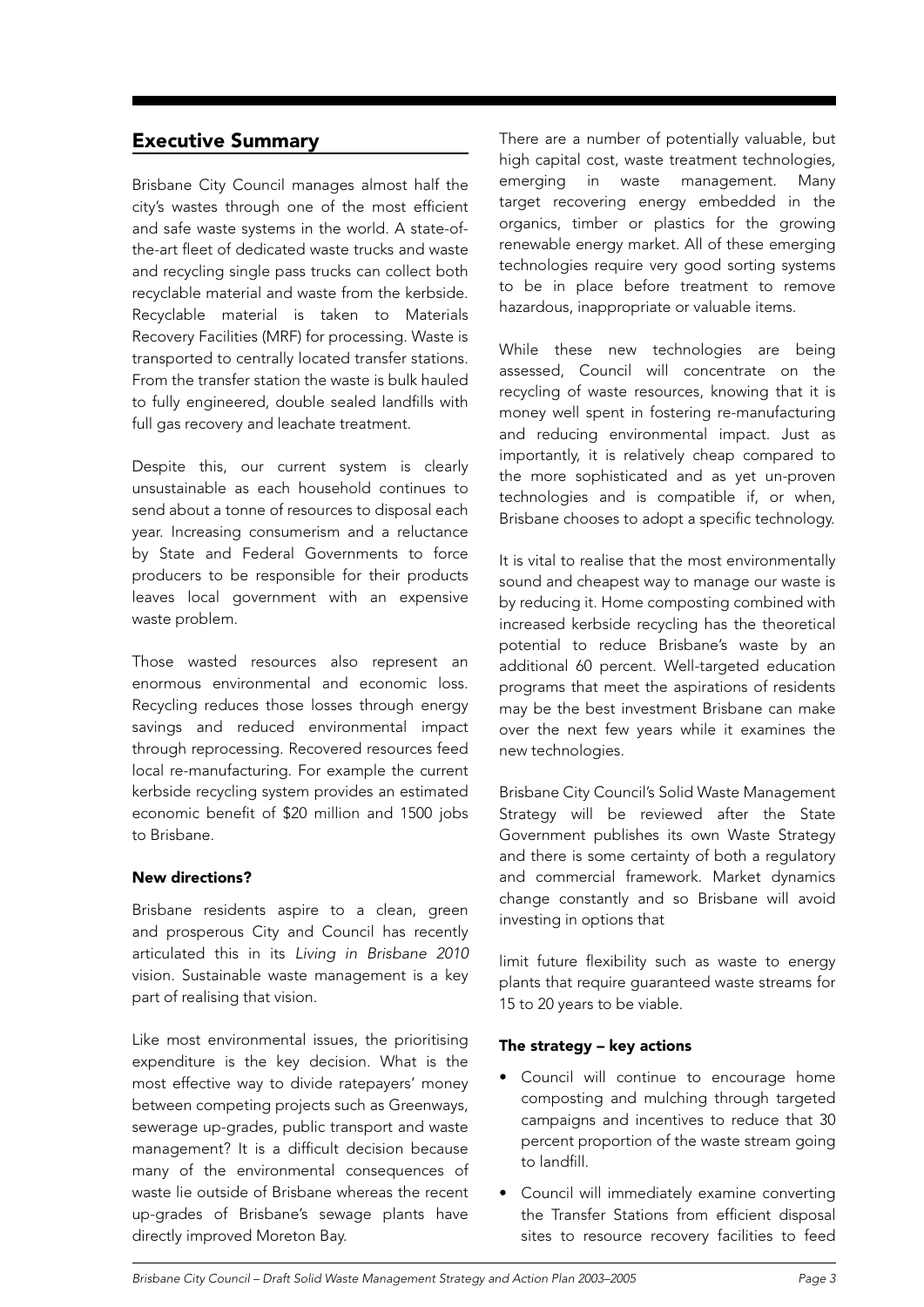existing markets and reduce the consumption of expensive landfill space. This will include mechanical source separation.

- Council will continue to encourage better recycling through targeted education, incentives and market development for recyclables, particularly compost and mulch to increase the viability of organics recycling.
- Council will continue to monitor the emerging waste treatment technologies to assess their applicability to Brisbane.
- The remaining residual wastes will be disposed of in a secure landfill. Council will maintain that level of secure containment with a particular emphasis on minimising any adverse impacts on the amenity of those living next to the landfill. The organic fraction (currently more than 50 percent of Brisbane City Council's waste) that degrades into methane will be captured and recycled to power a green energy plant. Council will explore emerging landfill methodologies including bioreactors.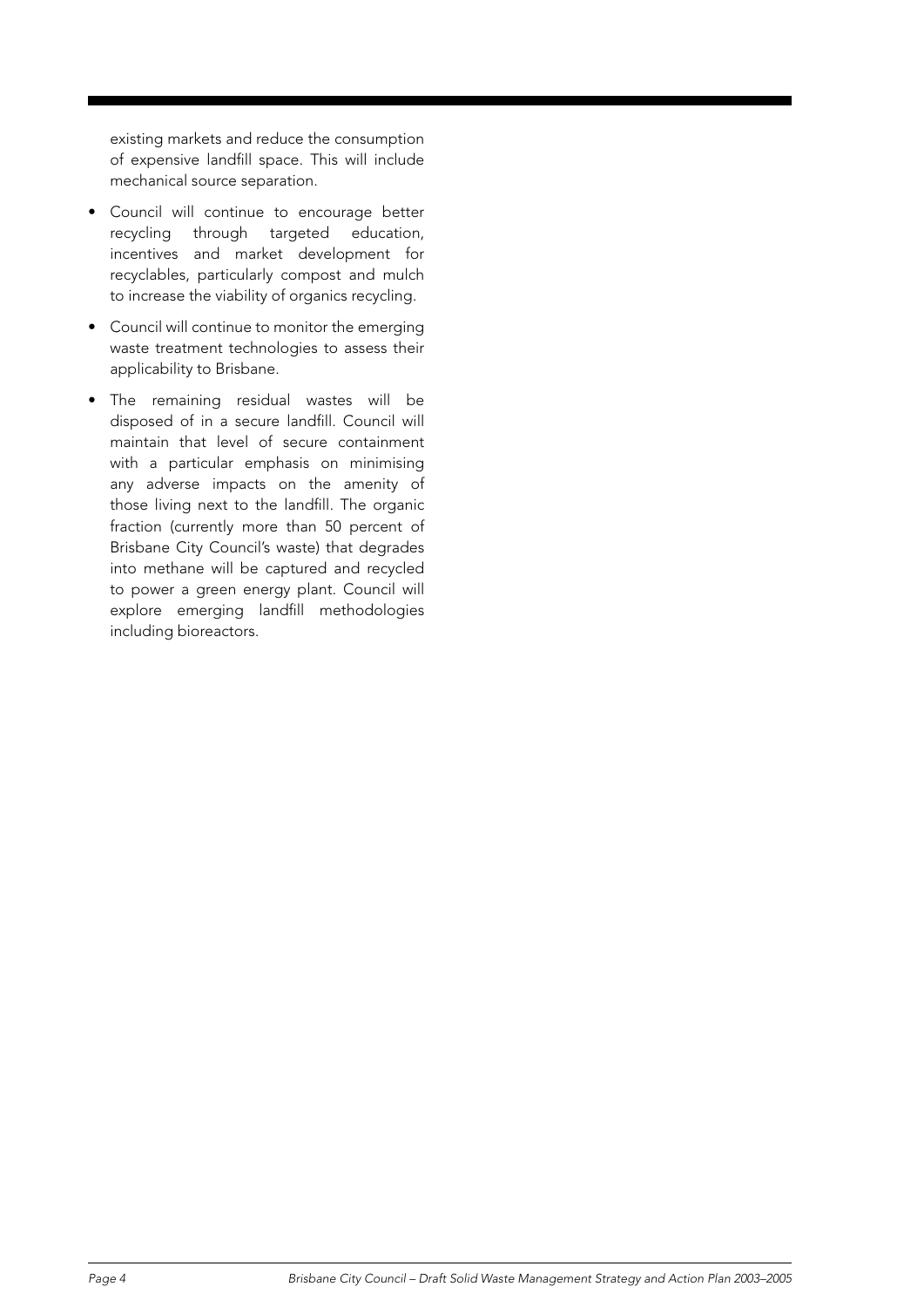## Background

#### Living in Brisbane 2010

*Brisbane 2010 is a city to look forward to living in – a city that is smart, prosperous, accessible, inclusive, creative, healthy, environmentally friendly, and that leads the region by example*1*.*

The Brisbane City Council Waste Management Strategy 2003 – 2005 will support the achievement of the Living in Brisbane 2010 vision through specific strategies aimed at:

- reducing the generation of waste
- recovering those resources from the waste stream which can add value
- managing the disposal of residual waste to minimise its economic and environmental impact on the community.

By adopting the actions contained in this strategy Council will be able to deliver on aspirations detailed in the clean and green city theme2, the smart and prosperous city theme and regional and world city theme, three of the eight strategic directions of the 2010 vision.

#### Waste is a loss

The presence of waste represents an environmental, economic and social loss to the community. It is an economic burden incurred through the costs of collection, disposal and landfill management. Waste sent to landfill not only represents potential lost jobs and industry development but also is an inefficient and unsustainable use of natural resources. Cities and industries can create a competitive advantage by spending less on waste generation, collection, recycling and disposal. Improved product design, waste re-utilisation and resource recovery represent major opportunities for Brisbane to become a sustainable and globally competitive city.

The \$40 million (1997-2002) spent so far on remediation of old landfills in Brisbane, illustrates a fraction of the true costs of what was once seen as 'cheap' disposal and gives some indication of the value of minimising waste disposal. There are local environmental impacts from illegal or improper waste disposal as well as the collection, transport and management of waste. Waste also adds to the cost of goods and services without adding to their value or quality and is a key indicator of the inefficiency and non-sustainability of our society.

"99 percent of the original materials used in the production of, or contained within, the goods made in the US become waste within six weeks of sale<sup>3</sup>"

To become both smart and prosperous and environmentally friendly means moving away from the traditional dependence Council has had on providing only best practice waste disposal.

### Becoming a smart, prosperous and environmentally friendly city

Recovering resources from material normally regarded as waste can reduce the energy or material requirements during the manufacturing process, can employ Brisbane residents in re-manufacturing industries and reduce the environmental impact of our profligate society. For example the introduction of recycling into Brisbane City Council has resulted in an industry which employs 700 people directly and an estimated 1500 jobs from ancillary businesses. The annual economic benefit to Brisbane of the recycling industry is estimated at \$20 million dollars4. For Brisbane City Council, maximising resource recovery will reduce the dependence on landfills to manage waste, reduce the environmental impacts from the Brisbane Landfill as well as provide an economic return to the residents of Brisbane.

Living in Brisbane 2010 a vision for our city's future – turning vision into reality

<sup>2</sup> See Appendix C – Summary

Factor 4 Doubling Wealth-Halving Resource Use Ernst vonWeisacker, Amory Lovins L.Hunter Lovins Allen & Unwin 1997 page xx

<sup>4</sup> Visy Industries Queensland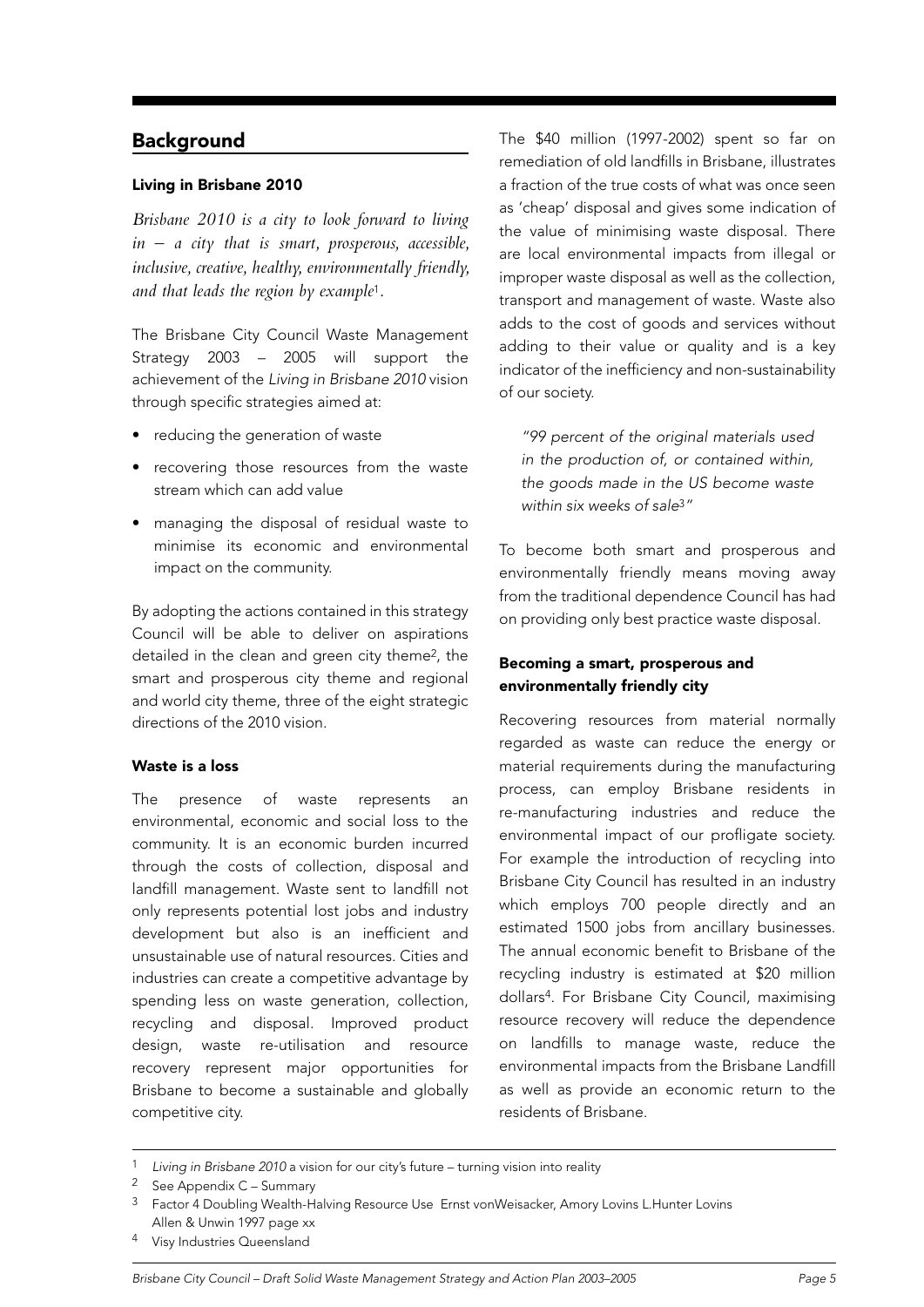#### Challenges to waste reduction

In meeting the Living in Brisbane 2010 vision as well as implementing this waste strategy Council will face a number of challenges. These challenges will have to be met if Council is to reduce the amount of waste being generated within the city.

Jurisdictional: Council controls waste from domestic residences and some commercial waste. Most of the city's waste lies beyond Council's legal jurisdiction and responsibility. The State Government is responsible for strategic direction and all other wastes. However, State Government waste policy has recently seen reduced funding and minimal implementation of the current Cabinet-endorsed Waste Strategy including the rejection of extended producer liability. Brisbane City Council will have to continue dealing with the waste created by producers via their products.

The State Government has approved many decades of landfill space with no mandatory recycling requirements. The flow-on effect has been to drive down of the cost of landfilling and reduce recycling opportunities for South East Queensland. This may be alleviated if the planned new State Government Waste Strategy and funding of the Queensland Waste Industry Development Strategy, designed to benefit waste management in Queensland, is implemented.

**Competition:** The State Government's introduction of private sector competition in the area of waste disposal, means that the costs associated with resource recovery will have to compete in an environment of low landfill disposal charges and State and Federal subsidies for virgin material use.

Population and lifestyle: The population of Brisbane has been increasing by an average two percent per year for the past five years. During this time, there has been an average annual increase of three percent in the combined domestic and privately delivered waste stream. Such a rise in waste generation may be due to a number of factors outside the control of Council, such as changing trends in the packaging of goods, increasing levels of consumption and changing lifestyle trends.

**Economic:** The economy is geared to growth and relies, to a significant degree, on increasing consumer spending which subsequently increases waste. Waste generation rates correlate closely with positive conventional economic indicators.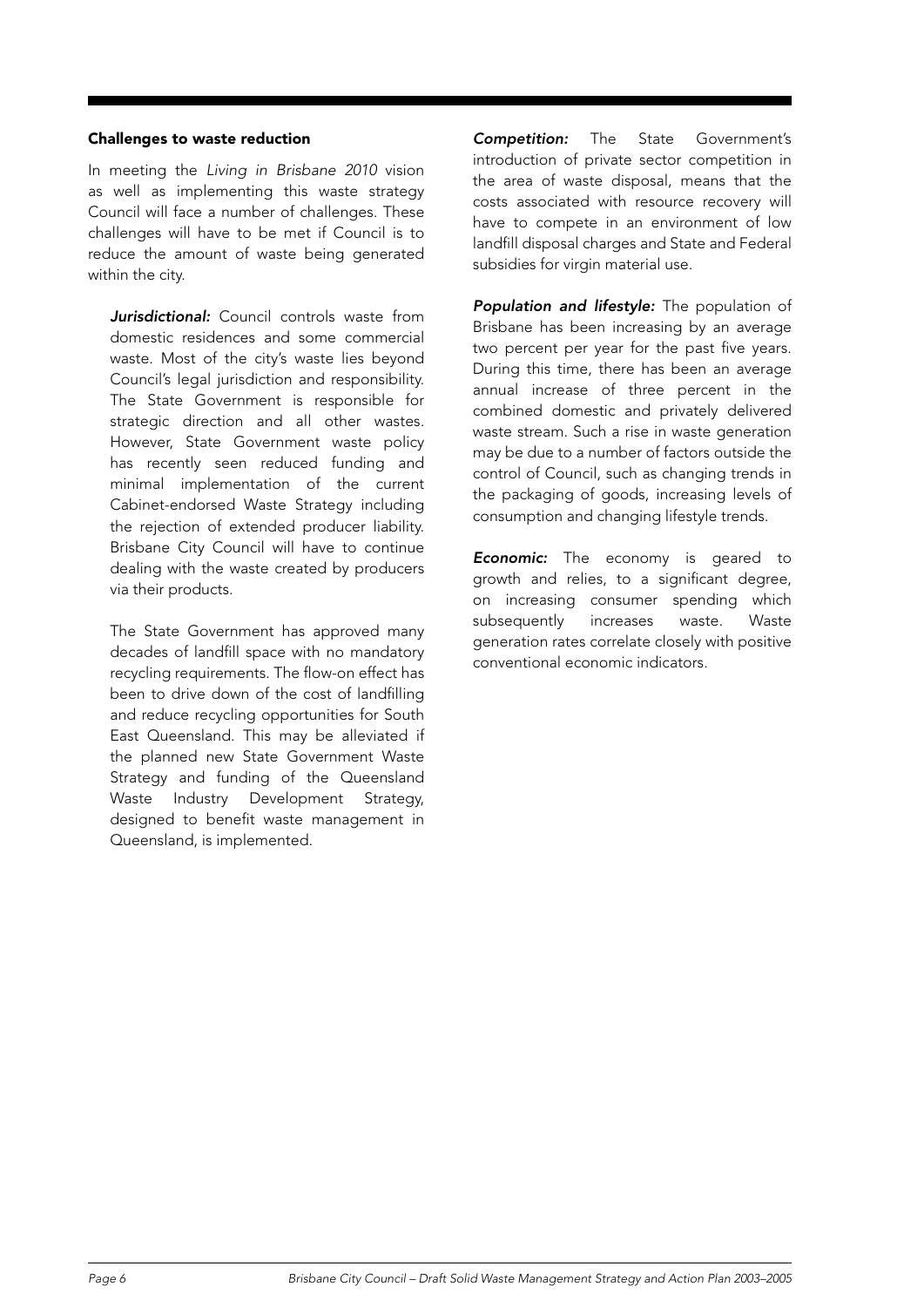## Solid Waste Management – Policy and Strategy

#### Waste policy

*Brisbane City Council will pursue sustainability by minimising the environmental, economic and social impacts of its waste. It will remain focussed on achieving a reduction in waste generated and will assist businesses and the community to do likewise. Council will endeavour to maximise the economic recovery of those resources for which there are either existing or emerging markets.*

Council supports a 'no regrets' resource recovery approach. This means recovering resources and fostering technologies that deliver a positive environmental benefit without imposing an undue burden on ratepayers or the local economy. The long-term objective is to minimise the adverse impacts of resource use and avoid the production of wastes that have significant adverse impacts. The strategy will focus on those waste streams that Council can directly control: kerbside collected mixed waste; kerbside collected recycling and customer-delivered waste.

#### Waste goals

To implement this policy Council will adopt a three-year rolling program which (see Action Plans<sup>5</sup>) focusses on:

- 1. Facilitating waste reduction reducing waste generation at its source. Waste reduction is the most cost-effective strategy for managing waste and conserving virgin resources.
- 2. Increasing the level of resource recovery, within Council's own operations, at the household and at commercial and industrial levels, while ensuring long-term sustainable resource recovery through long-term development of robust markets. Resource recovery reduces our dependence upon the continued extraction of natural resources by replacing them with a range of materials extracted from the waste stream.

3. Develop its waste management operations to meet or exceed recognised best practice standards minimising the environmental impact from the disposal of residual wastes.

#### Waste strategies

Seven broad strategies have been developed to achieve these three goals. The strategies aim to:

- increase the level of reuse or diversion of organic material at the point at which it is generated
- improve the level of sustainable diversion and reuse of timber and green waste
- establish a recycled organics industry which can produce products such as amended soils, compost and mulch
- reduce the costs and impacts of Council's own waste
- increase the level of resources recovered from the non-organic waste stream
- minimise the environmental, economic and social costs of waste to Brisbane
- minimise the negative environmental, economic and social impact of waste disposal at the Brisbane Landfill.

This strategy will also be progressively reviewed during the rolling three-year program to ensure its continued relevance. A major review will be scheduled when the State Government finalises the Queensland Waste Strategy and Queensland Waste Industry Development Strategy. At that point, it will be possible to set longer-term goals for waste management in Brisbane.

#### Current trends in waste management

The strategy takes into account the current trends in waste management happening nationally. At state level, EcoRecycle<sup>6</sup>, Resource New South Wales<sup>7</sup> and the Australian Capital Territory8 all recognise the need to move away from a dependence upon landfill disposal to that of recovering and reusing resources. A variety

<sup>5</sup> Refer pages 11 to 14

<sup>6</sup> A Materials Efficient Future for Victoria – Developing a Solid Waste Strategy for Victoria September 2002 EcoRecycle Victoria

<sup>7</sup> The Draft Waste Avoidance and Recovery Strategy 2002 Resource NSW

<sup>8</sup> No Waste by 2010 – A Waste Management Strategy for Canberra ACT Waste Management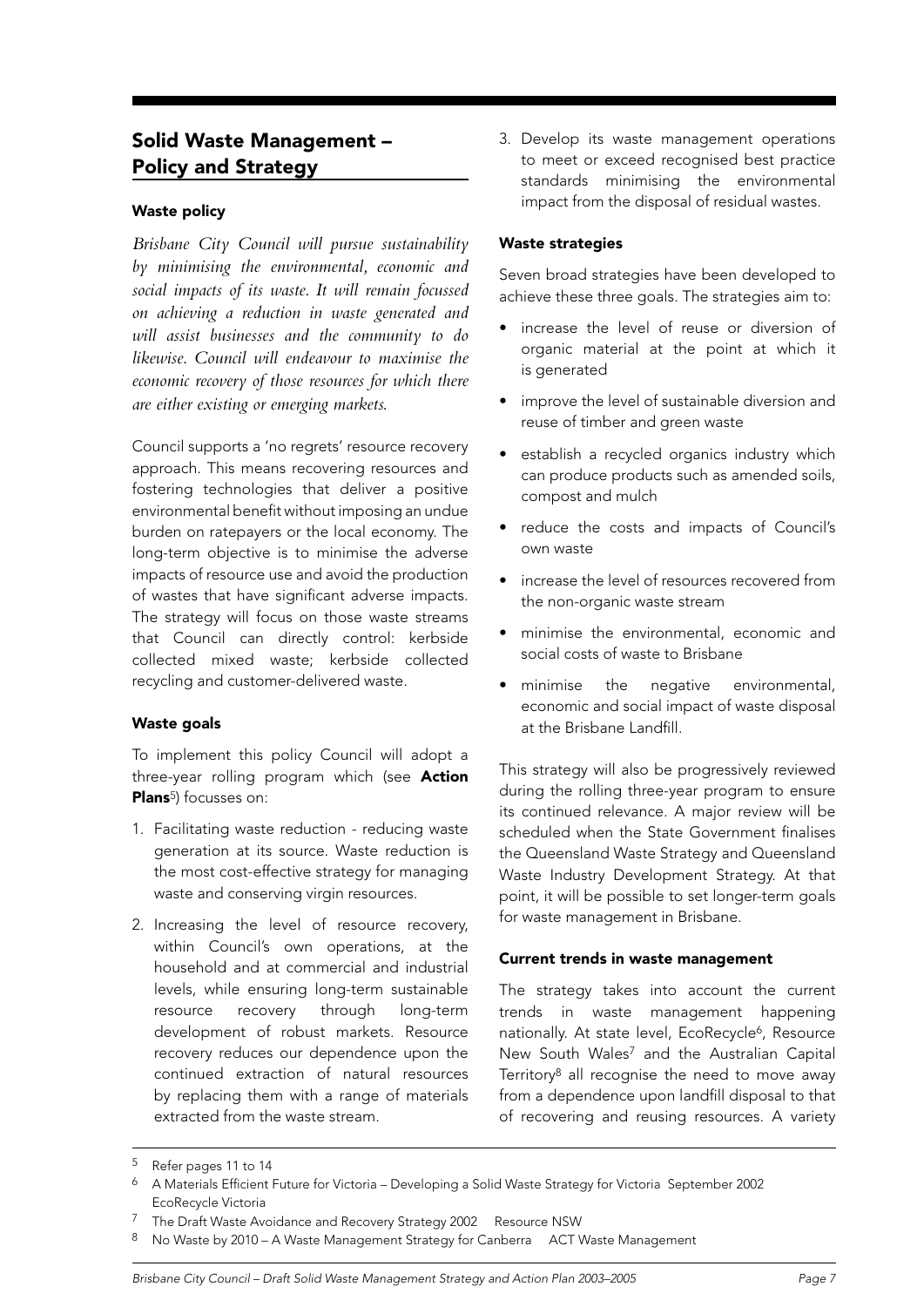of approaches have been identified including reducing waste from targeted industries, the selective adoption of alternate waste technologies and market support through 'green purchasing'. Green purchasing involves buying products made from or containing recycled material, or manufactured in such a way as to produce minimal impact to the environment.

The Brisbane City Council waste management strategy will also:

- contribute to the achievement of clean and green city component of the Living in Brisbane  $2010 - a$  vision for the city's future<sup>9</sup>
- fulfil the legislative requirements for local government as described in the Environmental Protection (Waste Management) Policy 200010.

<sup>9</sup> Refer Appendix B – Living in Brisbane 2010

<sup>10</sup> Environmental Protection (Waste Management) Policy 2000 Part 7 – Waste Management Strategic Planning by Governments Division 1 – Local governments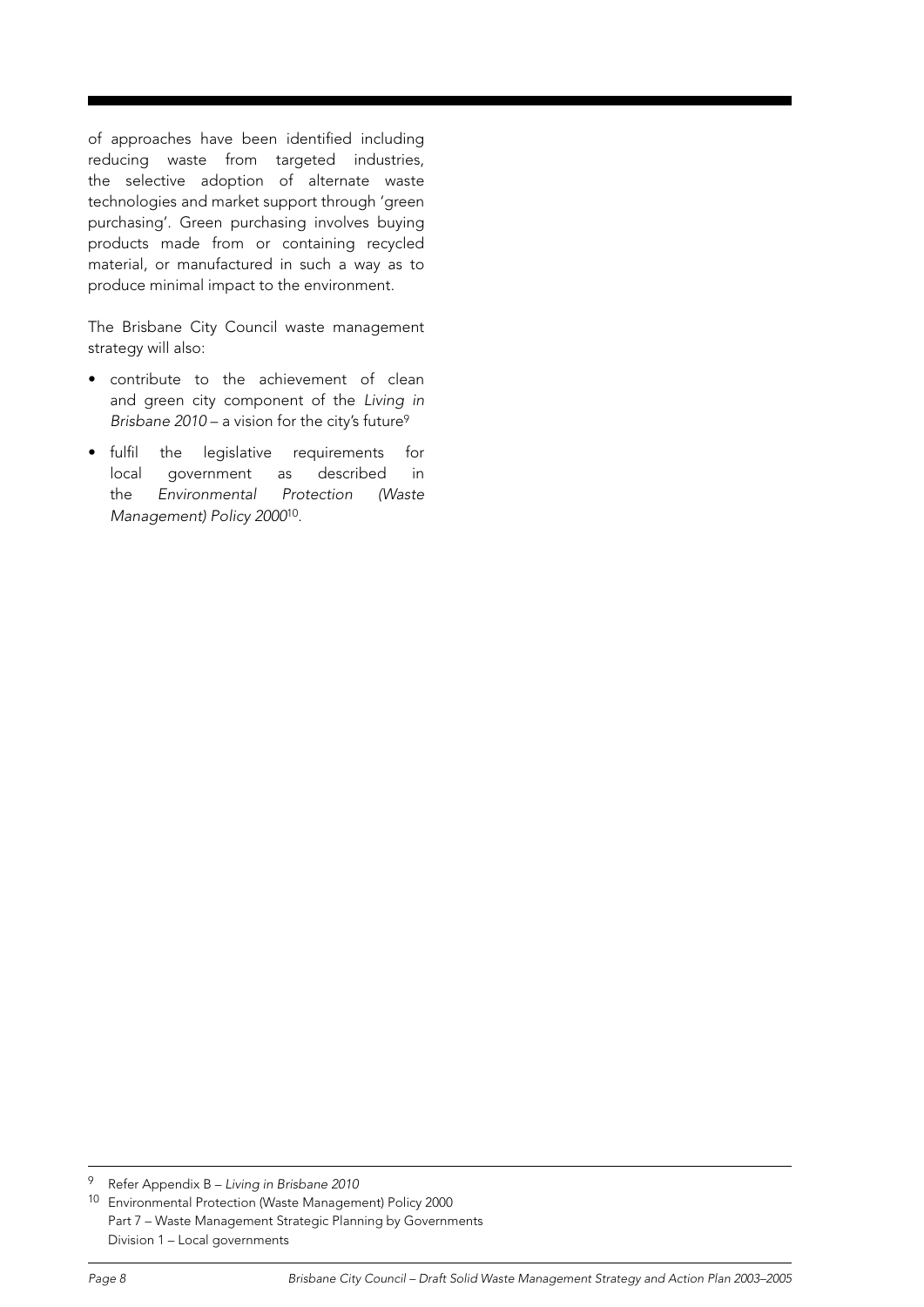## Brisbane – Waste

#### Current status

Council manages approximately 530 000 tonnes of waste material annually. Table 1 (see below) provides a breakdown of this waste by source and quantity.

Table 1 – Brisbane City Council waste stream 2000/01

| Source                                  | <b>Quantity (tonnes)</b> |
|-----------------------------------------|--------------------------|
| <b>Kerbside Collection</b>              |                          |
| Waste domestic                          | 274 600                  |
| Recycling domestic                      | 60 900                   |
| <b>Delivered to Transfer Stations</b>   |                          |
| Commercial and industrial waste         | 86 000                   |
| Domestic and household waste            | 49 500                   |
| Charities waste                         | 7 100                    |
| <b>Brisbane City Council waste</b>      | 7 100                    |
| Domestic and commercial garden organics | 40 800                   |
| Domestic and commercial recyclables     | 6000                     |
| Total Waste Stream                      | 532 000                  |

During 2000/2001, more than 100,000 tonnes (or 20 percent) of material, in the form of kerbside recyclables (approximately 60,000 tonnes) and self-delivered garden organic material (approximately 40,000 tonnes), was diverted away from landfill and reused.

While many Council operations already significantly reduce or recycle their wastes, as a first step toward coordinating the reduction of its own wastes Council conducted a review of its own internal waste generation. The review excluded those wastes generated as a result of water and sewerage treatment. Biosolids, the solid waste residue from the sewerage treatment process, are a significant waste generated by Council (140,000 tonnes per annum). A separate management plan for this material is being developed by Brisbane Water. While biosolids are not included in this strategy any options for resource recovery in conjunction with municipal solid waste will be examined to ensure that any synergies are not lost.

#### The waste stream

Council conducts an annual waste characterisation study, which looks at the composition of the waste brought to Council's transfer stations for disposal from its three largest sources, kerbside collected domestic waste, household delivered waste and commercial and industrial waste. The waste characterisation survey provides a snapshot of the types of material which comprises waste and provides an approximate method for determining the quantity of each type of waste received. Council uses this information to analyse disposal and reuse options for each waste type.

Waste can be divided into two broad categories, organic and non-organic. Waste received by Brisbane City Council (Graph 111) is roughly 70 percent organic (food, paper, vegetation, wood), 30 percent inorganic (largely inert materials such as metals, plastics, soil) and contains very minor quantities of domestic hazardous wastes.

<sup>11</sup> Refer page 10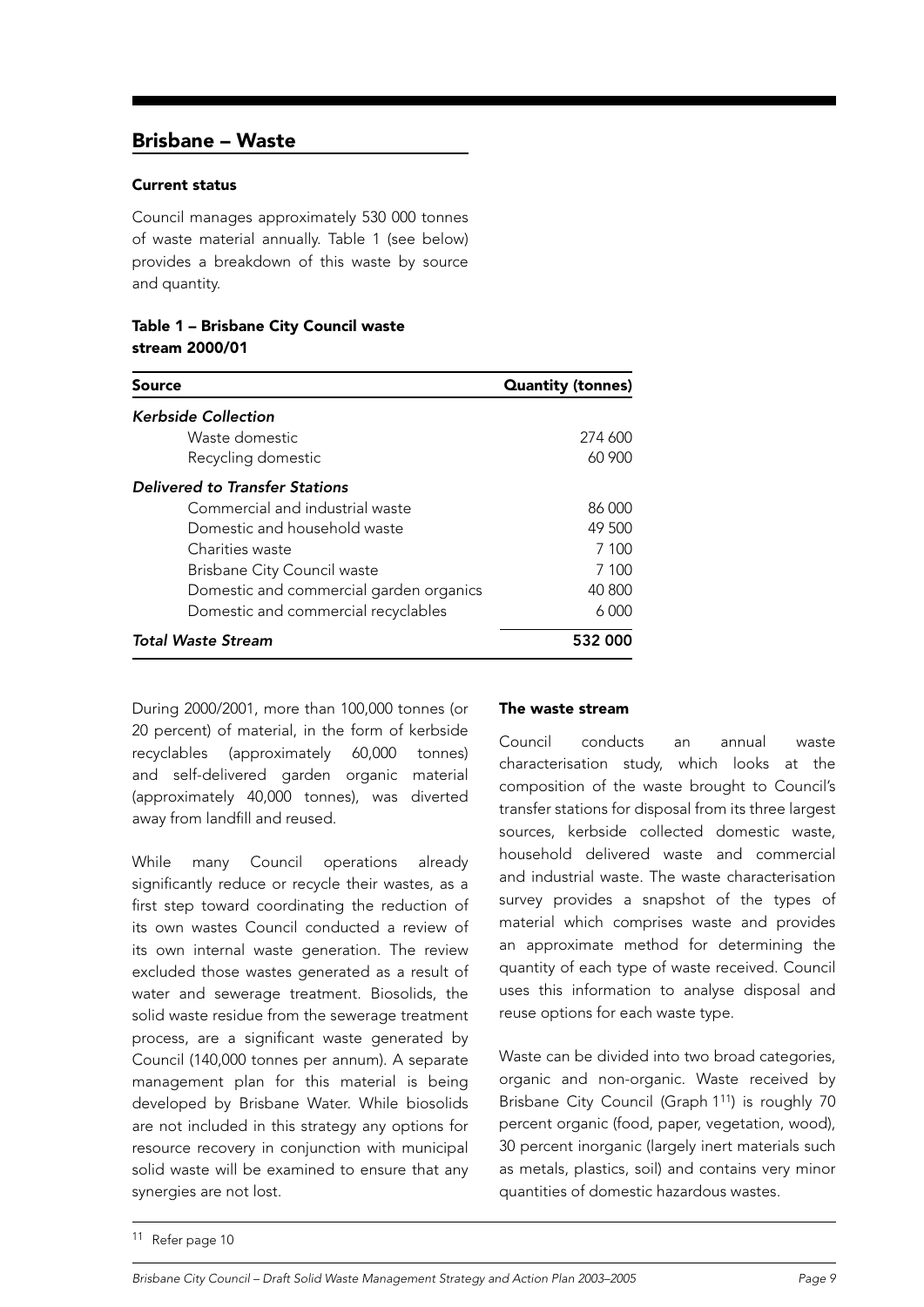There are organic<sup>12</sup> and non-organic<sup>13</sup> resources which are potentially recoverable and for which there are existing markets. For example, it is estimated that about 25 percent of household mixed waste is suitable for recycling through the current kerbside recycling collection, while 28 percent of commercial waste is potentially recyclable (kerbside category recyclables). Eleven percent (11 percent) of household domestic waste is suitable for home composting or mulching. Retaining this material on site would deliver significant environmental and economic benefits. Household delivered waste also contains a significant amount of timber and metal. The timber would be suitable for renewable energy generation, while metal could be recycled, saving energy and natural resources.

#### Graph 1

#### Comparison of Total Waste Stream



The need for a landfill will remain even with the implementation of resource recovery programs as a way of managing those residual materials for which there is no viable market for recoverable materials or there is no cost-effective technology to facilitate removal or reprocessing of particular resources.

<sup>12</sup> Refer Appendix A

<sup>13</sup> Refer Appendix B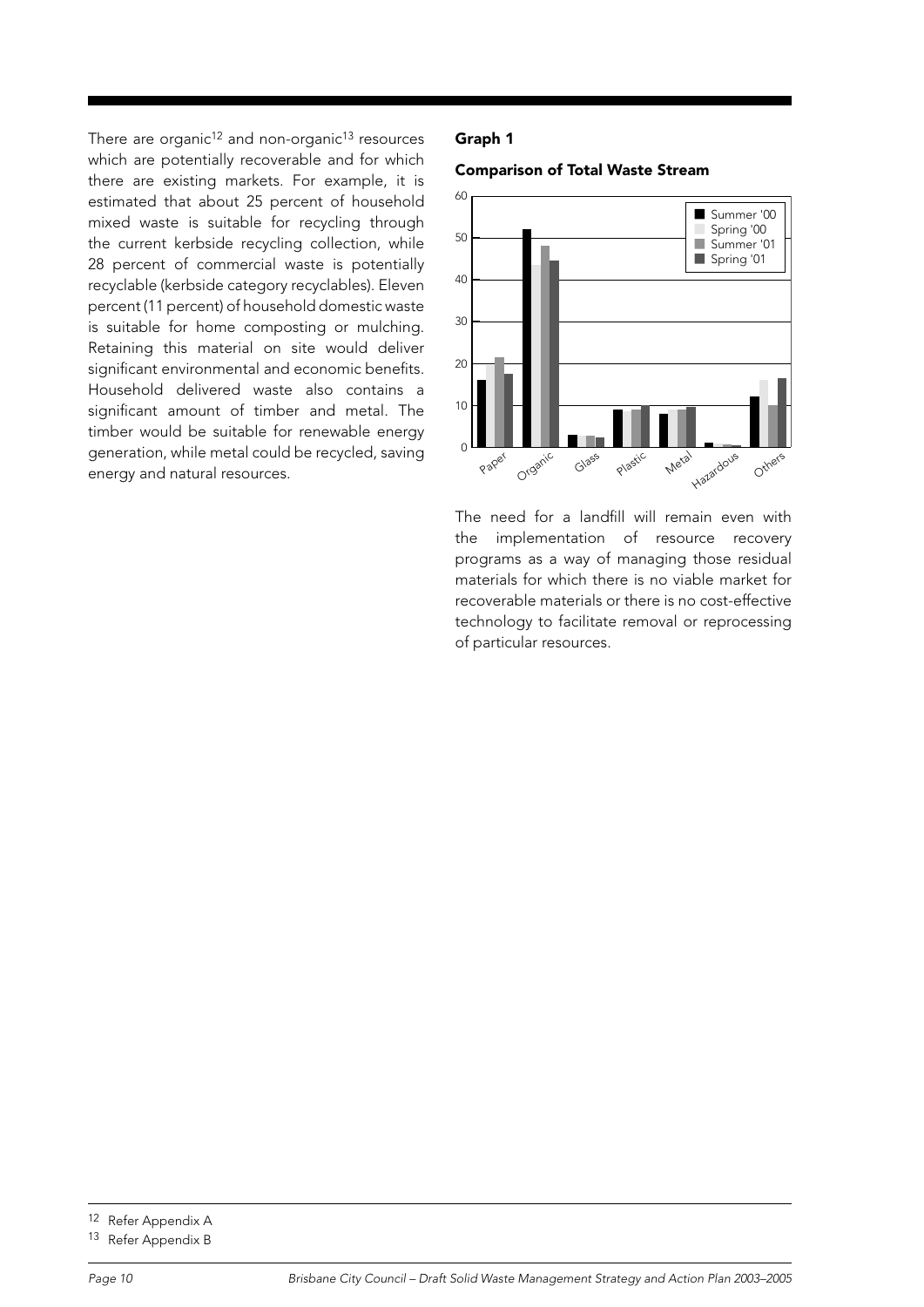# Action Plans

## Organic Waste – Action Plan

## Waste reduction – organic waste

| <b>Strategy</b>                                                                        | <b>Action</b>                                                                                                                    | <b>Task Priority</b> |
|----------------------------------------------------------------------------------------|----------------------------------------------------------------------------------------------------------------------------------|----------------------|
|                                                                                        | Develop and implement a home composting and<br>mulching campaign for domestic garden and food waste.<br>The campaign to include: |                      |
|                                                                                        | compost and mulch information review                                                                                             |                      |
|                                                                                        | low waste garden design                                                                                                          |                      |
| Increase the level of                                                                  | commercial low waste garden service.                                                                                             |                      |
| reuse or diversion of<br>organic material at<br>the point at which it<br>is generated. | Develop internal trial organics reuse projects.                                                                                  | $\mathcal{P}$        |
|                                                                                        | Encourage community/small organisation organics reuse<br>by providing appropriate information/support.                           | 3                    |
|                                                                                        | Encourage and facilitate the development of:                                                                                     | 4                    |
| Council will:                                                                          | commercial home composting/mulching service<br>recycled organics industry and products                                           |                      |
|                                                                                        | Facilitate Council-industry events that promote waste<br>reduction, resource recovery.                                           | 5                    |
|                                                                                        | Investigate organics treatment technology for apartments,<br>multiple occupancy dwellings.                                       | 6                    |

#### Resource recovery – organic waste

| <b>Strategy</b>                                                                          | <b>Action</b>                                                                                                                                                                                         | <b>Task Priority</b> |
|------------------------------------------------------------------------------------------|-------------------------------------------------------------------------------------------------------------------------------------------------------------------------------------------------------|----------------------|
|                                                                                          | Conduct regular waste characterisation studies to quantify<br>amounts and types of organic materials.                                                                                                 |                      |
| Improve the level of<br>sustainable diversion<br>and reuse of timber<br>and green waste. | Review waste pre-treatment options and transfer station<br>infrastructure to maximise recovery of timber and green<br>waste and implement cost-effective options which<br>increase resource recovery. |                      |
| Council will:                                                                            | Conduct life cycle analysis of organics disposal to landfill.<br>Model emissions (including fugitive emissions) with green<br>waste putrescibles removed.                                             |                      |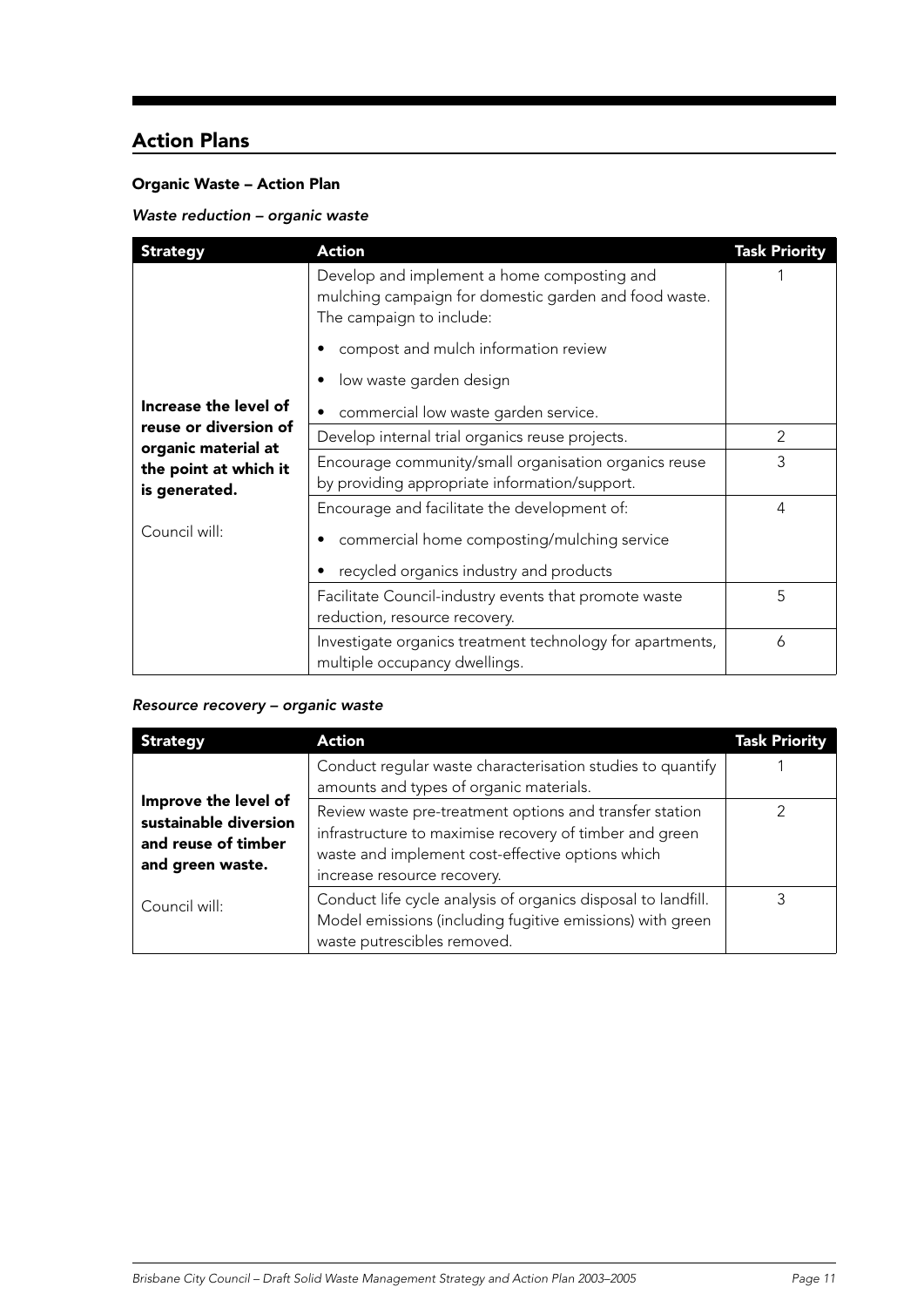#### Resource recovery – organic waste

| <b>Strategy</b>                                                                                                                                            | <b>Action</b>                                                                                                                                                                                                                             | <b>Task Priority</b> |
|------------------------------------------------------------------------------------------------------------------------------------------------------------|-------------------------------------------------------------------------------------------------------------------------------------------------------------------------------------------------------------------------------------------|----------------------|
|                                                                                                                                                            | Develop a sustainable purchasing program which<br>includes products which contain quality assured recycled<br>organic products.                                                                                                           |                      |
| Establish a recycled<br>organics industry<br>and develop recycled<br>organics products<br>such as amended<br>soils, compost<br>and mulch.<br>Council will: | For example:<br>Including recycled organics in landscape material<br>Including the need to comply with the appropriate<br>Australian Standard and the requirement to<br>demonstrate quality assurance practices in<br><b>BCC</b> tenders. |                      |
|                                                                                                                                                            | Assist Economic Development (CED) to establish recycled<br>organics industry cluster.                                                                                                                                                     | $\overline{2}$       |
|                                                                                                                                                            | Conduct recycled organics markets study for Brisbane and<br>communicate results to organics industry.                                                                                                                                     | 3                    |
|                                                                                                                                                            | Review "Garden to Garden" (NSW) and "Garden<br>Organics" (Vic) recycled organics promotions. If<br>appropriate develop parallel program for Brisbane.                                                                                     | 4                    |

## Non-Organic Waste – Action Plan

## Waste reduction – non-organic waste

| <b>Strategy</b>                                                                                   | <b>Action</b>                                                                                                                                                                                                                            | <b>Task Priority</b> |
|---------------------------------------------------------------------------------------------------|------------------------------------------------------------------------------------------------------------------------------------------------------------------------------------------------------------------------------------------|----------------------|
|                                                                                                   | Reduce waste from the Brisbane Administration Centre<br>(BAC) by the implementation of a waste reduction<br>service and program delivered via the service tender for<br>the building.                                                    |                      |
| Reduce the costs<br>and impacts of<br><b>Council's own waste</b><br>to Brisbane.<br>Council will: | Assist Council divisions, businesses and joint ventures to<br>integrate cost-neutral waste reduction into their business<br>plans. Actions will also include:<br>waste auditing of facilities<br>provision of BAC waste reduction model. | $\mathfrak{D}$       |
|                                                                                                   | Assist the development and implementation of an<br>expanded sustainable purchasing program for Brisbane<br>City Council.                                                                                                                 | 3                    |
|                                                                                                   | Assist the development and implementation of policies<br>and standards in Brisbane City Council for public event<br>recycling in Brisbane.                                                                                               | 4                    |
|                                                                                                   | Assist in the development, implementation and<br>promotion of public place recycling facilities at major<br>Brisbane City Council open spaces.                                                                                           | 5                    |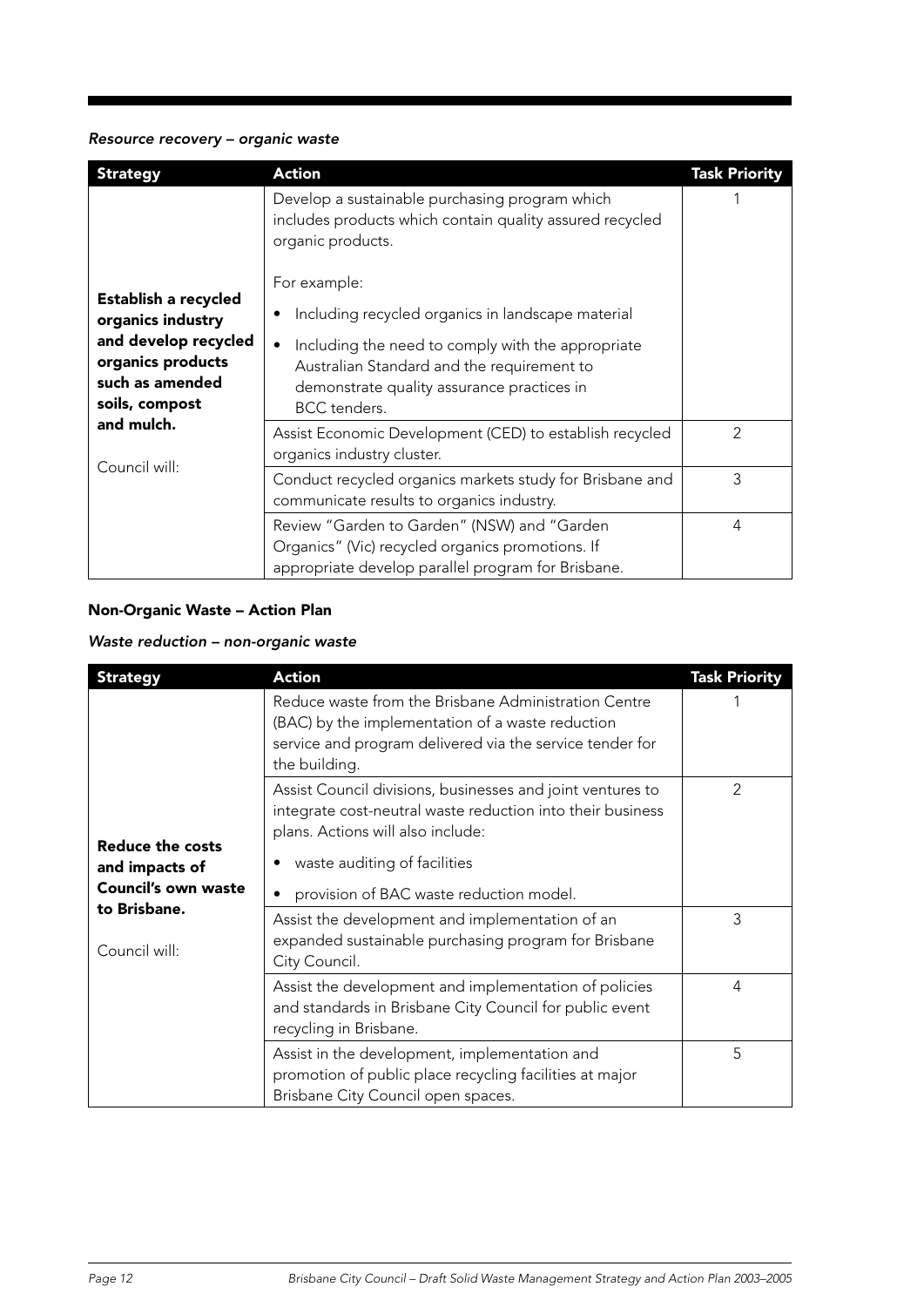## Resource recovery – non-organic waste

| <b>Strategy</b>                                                                               | <b>Action</b>                                                                                                                                                                                                                                                       | <b>Task Priority</b> |
|-----------------------------------------------------------------------------------------------|---------------------------------------------------------------------------------------------------------------------------------------------------------------------------------------------------------------------------------------------------------------------|----------------------|
|                                                                                               | Educate residents about the kerbside system and<br>its benefits to Brisbane and develop the kerbside<br>WasteBusters program.                                                                                                                                       |                      |
|                                                                                               | Reinforce kerbside behaviours through public event and<br>public place recycling.                                                                                                                                                                                   | $\mathfrak{D}$       |
|                                                                                               | Review household hazardous waste service to:                                                                                                                                                                                                                        | 3                    |
| <b>Minimise the</b><br>negative<br>environmental<br>social and<br>economic costs<br>of waste. | ensure continuance of best practice<br>investigate the feasibility of collection of hazardous<br>waste at transfer stations<br>assess the provision of education/information on<br>alternative non-toxic products; secure storage,<br>alternative disposal choices. |                      |
| Council will:                                                                                 | Lobby for national packaging reform.                                                                                                                                                                                                                                | 4                    |
|                                                                                               | Establish partnerships which:<br>assist/educate organisations and businesses to reduce<br>waste and/or environmental impacts<br>educate organisations and businesses about the real<br>costs of waste disposal.                                                     | 5                    |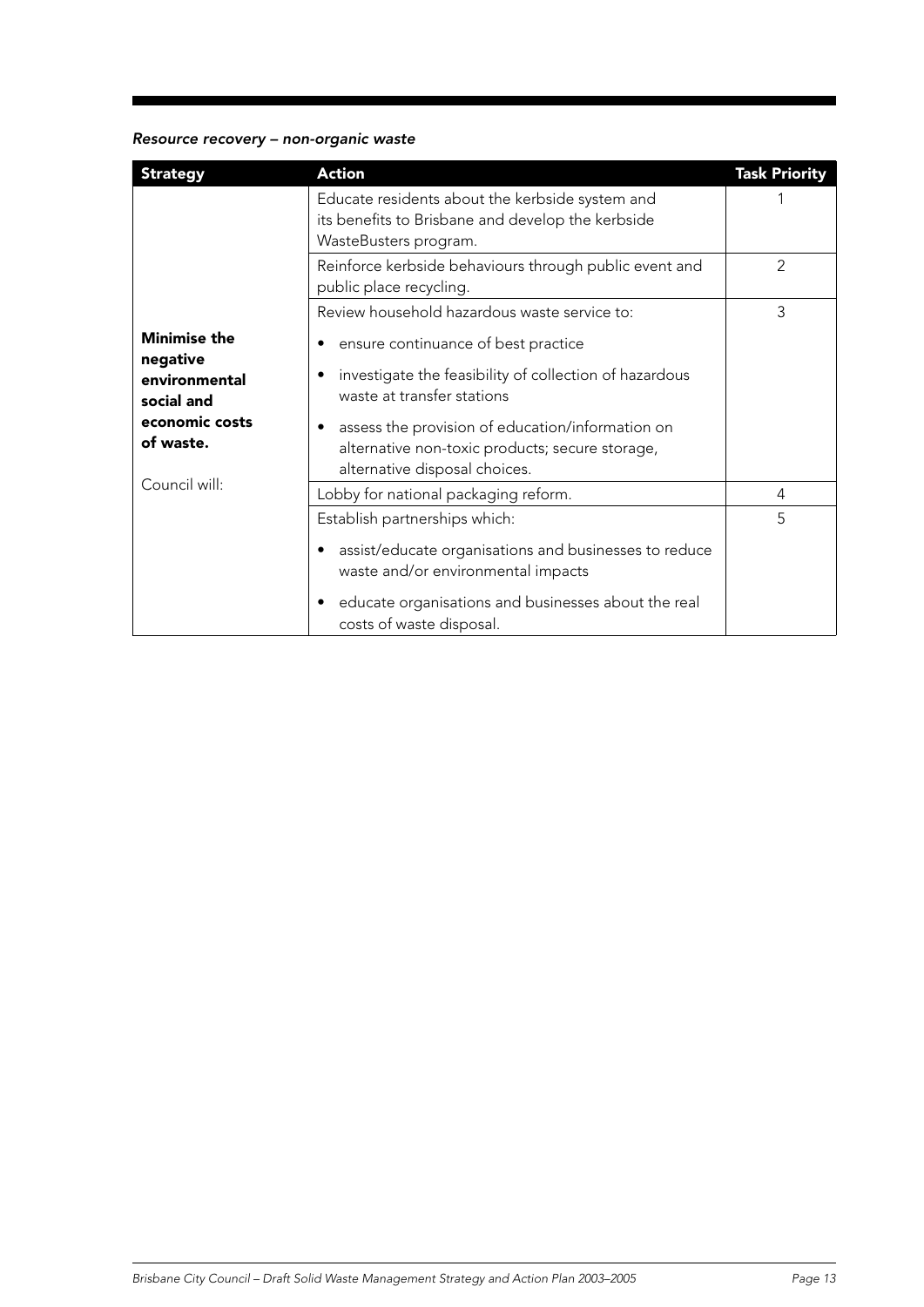# Waste disposal – non-organic waste

| <b>Strategy</b>                                                      | <b>Action</b>                                                                                                                                                                                                                                                                                                                                                                                                             | <b>Task Priority</b> |
|----------------------------------------------------------------------|---------------------------------------------------------------------------------------------------------------------------------------------------------------------------------------------------------------------------------------------------------------------------------------------------------------------------------------------------------------------------------------------------------------------------|----------------------|
|                                                                      | Conduct a thorough evaluation of its current transfer<br>station operation, to facilitate a change from waste<br>disposal to resource recovery and implement cost<br>effective options from the evaluation to improve<br>resource recovery.                                                                                                                                                                               |                      |
| Increase the level of<br>resources recovered<br>from the non-organic | Investigate the markets and separation costs for the<br>resource streams it controls to identify viable resource<br>recovery programs.                                                                                                                                                                                                                                                                                    | $\overline{2}$       |
| waste stream.<br>Council will:                                       | Configure the franchise agreement with City Waste<br>Services, so that there is a clear financial encouragement<br>to recover resources.                                                                                                                                                                                                                                                                                  | 3                    |
|                                                                      | Investigate extra recycling bin collection or provision<br>of second recycling bin to determine demand, yields<br>and costs.                                                                                                                                                                                                                                                                                              | $\overline{4}$       |
|                                                                      | Review inner-city recycling systems and options for<br>alternatives to current 240 litre recycling service.                                                                                                                                                                                                                                                                                                               | 5                    |
|                                                                      | Develop and implement Construction and Demolition<br>waste recovery programs which:<br>investigate incorporating requirements into the<br>town planning process to maximise the recycling of<br>C&D waste<br>assist the establishment of Nudgee Hardfill site as best<br>practice C&D resource recovery site<br>facilitate the establishment of a C&D recovery facility,<br>possibly on the Willawong recycling precinct. | 6                    |
|                                                                      | Map the wasted resources potentially available to<br>re-manufacturers.                                                                                                                                                                                                                                                                                                                                                    | 7                    |
| <b>Minimise the negative</b>                                         | Use only best practice waste disposal facilities to minimise<br>adverse environmental impacts, concentrating on the<br>tipping face as highest priority.                                                                                                                                                                                                                                                                  | 1                    |
| environmental,<br>economic and social<br>impact of waste             | Maximise the economic value of airspace at the Brisbane<br>landfill as a means of reducing the environmental impacts<br>and costs to the community.                                                                                                                                                                                                                                                                       | $\overline{2}$       |
| disposal at the<br><b>Brisbane Landfill.</b>                         | Facilitate the recovery of landfill gas for conversion into<br>renewable energy.                                                                                                                                                                                                                                                                                                                                          | 3                    |
| Council will:                                                        | Use its disposal facilities to generate funds to<br>increase their environmental performance and retain<br>a positive influence on disposal practices and the<br>commercial market.                                                                                                                                                                                                                                       | 4                    |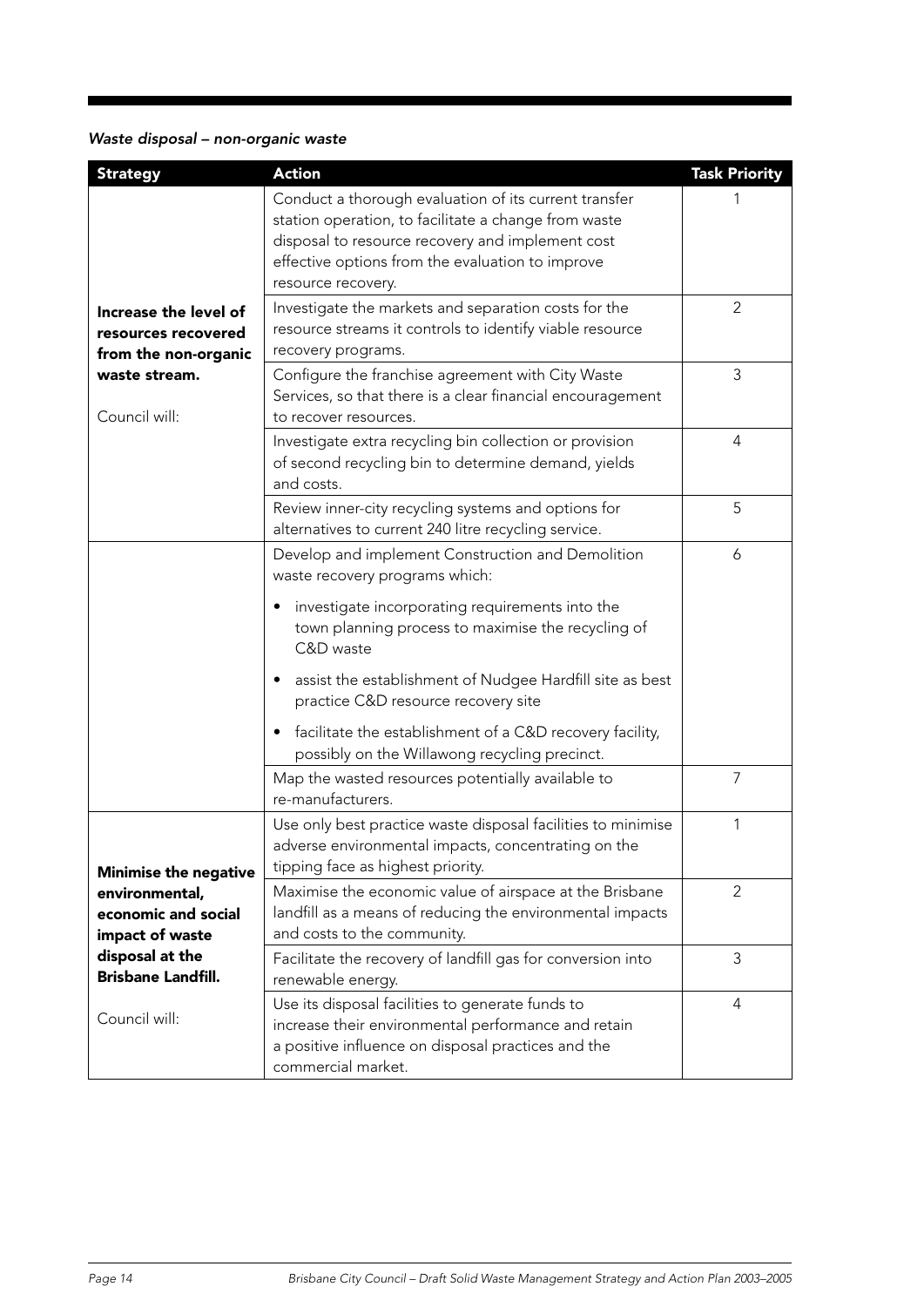## Appendix A

#### Resource analysis - organic waste

Organic material is the largest single category of waste (40 percent-50 percent) of each of the three waste streams (kerbside domestic waste, commercial and industrial waste and fixed-fee vehicle delivered waste) brought to Council transfer stations. This percentage is even greater (up to 70 percent) if paper and cardboard (normally classified as recyclable) are also included.

#### Domestic organic waste

Food organics, compostable garden organics and lawn clippings make up 38 percent (see Graph 2 below) of the domestic waste stream. This represents approximately 100 000 of the more than 270 000 tonnes of kerbside domestic waste collected during 2000 – 2001.

Paper and cardboard makes up approximately 15 percent of domestic waste. The kerbside recycling collection is the best way to recover this type of waste.

#### Graph 2

#### Domestic Waste (Organic Component)



#### Customer-delivered organic waste

Timber, hard garden waste, paper and cardboard comprise 41 percent of the customer-delivered waste arriving at Council transfer stations (see Graph 3). This represented about 20,000 tonnes of material during 2000 - 2001. While some may be suitable for recycling, some is better suited for energy recovery.

#### Graph 3

#### Customer-delivered (Organic Component)

#### Commercial and industrial organic waste



Timber, chippable garden organics and paper and cardboard comprise 45 percent of the commercial and industrial waste stream (see Graph 4 below). These three resources have ready markets.

#### Graph 4

#### Commercial & Industrial Waste (Organic Component)

Where appropriate, the timber component could be reused or used in the generation of green electricity, while paper and cardboard



may be suitable for recycling. Recovery could be facilitated by using recycling/waste screening facilities, which offer differential pricing for preseparated loads and/or discounts for quantities of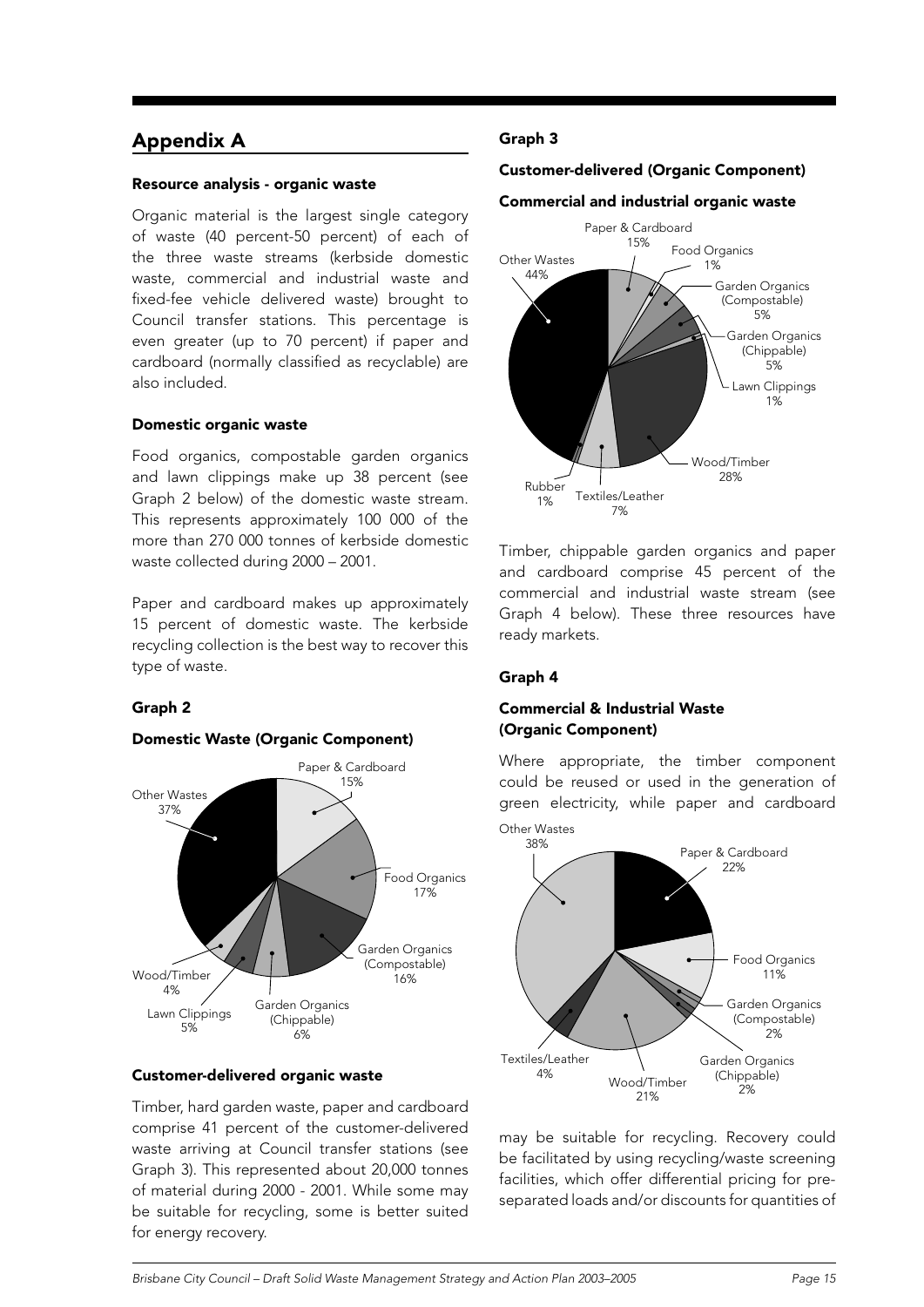resources recovered. Wastes could also be sorted at the transfer station to separate resources.

The estimated 36,000 tonnes of these resources received during 2000 – 2001 is likely to vary significantly due to competition from private waste disposal companies. The use of large compactor vehicles will also reduce resource recovery opportunities. While transfer station infrastructure changes will be based mainly on quantities of kerbside domestic and customerdelivered waste to the transfer station, Council is evaluating technology which may provide scope to recover resources, such as metal, from this waste stream.

#### Environmental issues with organics reuse

Beneficial reuse of organic material usually involves composting the material. United States EPA studies indicate that the most environmentally beneficial management of organic material is to have the household compost it. Home composting is also the most economically beneficial.

There are several environmental issues associated with commercial composting.

**Odour:** Decaying organic matter can cause odours at the landfill and be a nuisance to neighbours. The alternative treatment of this material by composting or anaerobic digestion has, if poorly managed, the potential also to cause odours.

Pest control: The distribution of green waste and compost can provide opportunities to spread weed seeds (if poorly composted) and pests such as fire ants.

Gas emissions: A poorly managed (anaerobic) composting process can produce methane gas and exacerbate greenhouse gas emissions.

Run-off: Although non-toxic, organic wastes can damage the health of rivers and streams through nutrient-rich run-off.

Each tonne kept out of the kerbside collection and retained at the household saves Council ratepayers an estimated \$37 in avoided landfill and waste transport costs. It is estimated that 100 percent diversion of household compostable

materials (food, compostable garden material, lawn clippings, paper and cardboard) would save approximately about \$5.3 million annually. One hundred percent diversion of the traditionally composted materials (eg. soft garden trimmings and lawn clippings but not food organics) would save approximately \$2.1 million annually.

Opportunities are emerging to use hard organic material as a source of fuel in waste to energy projects. Council will treat the use of waste-toenergy technology with caution. As well as its potential to affect local and regional air quality, the performance of some of the emerging technology in this field is yet to be fully proven.

#### Economic opportunities for organic waste

Separated garden organics can be classified into two types – a hard, woody fraction (approximately 5.2 percent) and a soft high water fraction such as leaves and grasses (approximately 11 percent).

The soft fraction is suitable for composts and mulches, which assist soil fertility and water conservation. The current market for recycled organic materials in South East Queensland is underdeveloped and opportunities for major agricultural use of recycled organics are not yet viable. Subsidies for agricultural usage could help to develop this stagnant market.

The woody fraction is suitable for combustion or gasifying to produce renewable energy. Renewable energy currently has a low financial return but has a strong market demand. The emerging technology of gasification is more environmentally benign than combustion, but is a more expensive technology. The main issues for gasification are air quality impact and economic viability. No profitable, wellestablished opportunities currently exist for recycled organics.

Anaerobic digestion in a contained vessel produces renewable energy (through methane generation) and compostable sludge, but is very expensive at more than \$100/tonne net.

Once separated, organic materials can be composted or anaerobically digested or gasified for energy recovery. Separation (about \$30/ tonne) and digestion or gasification currently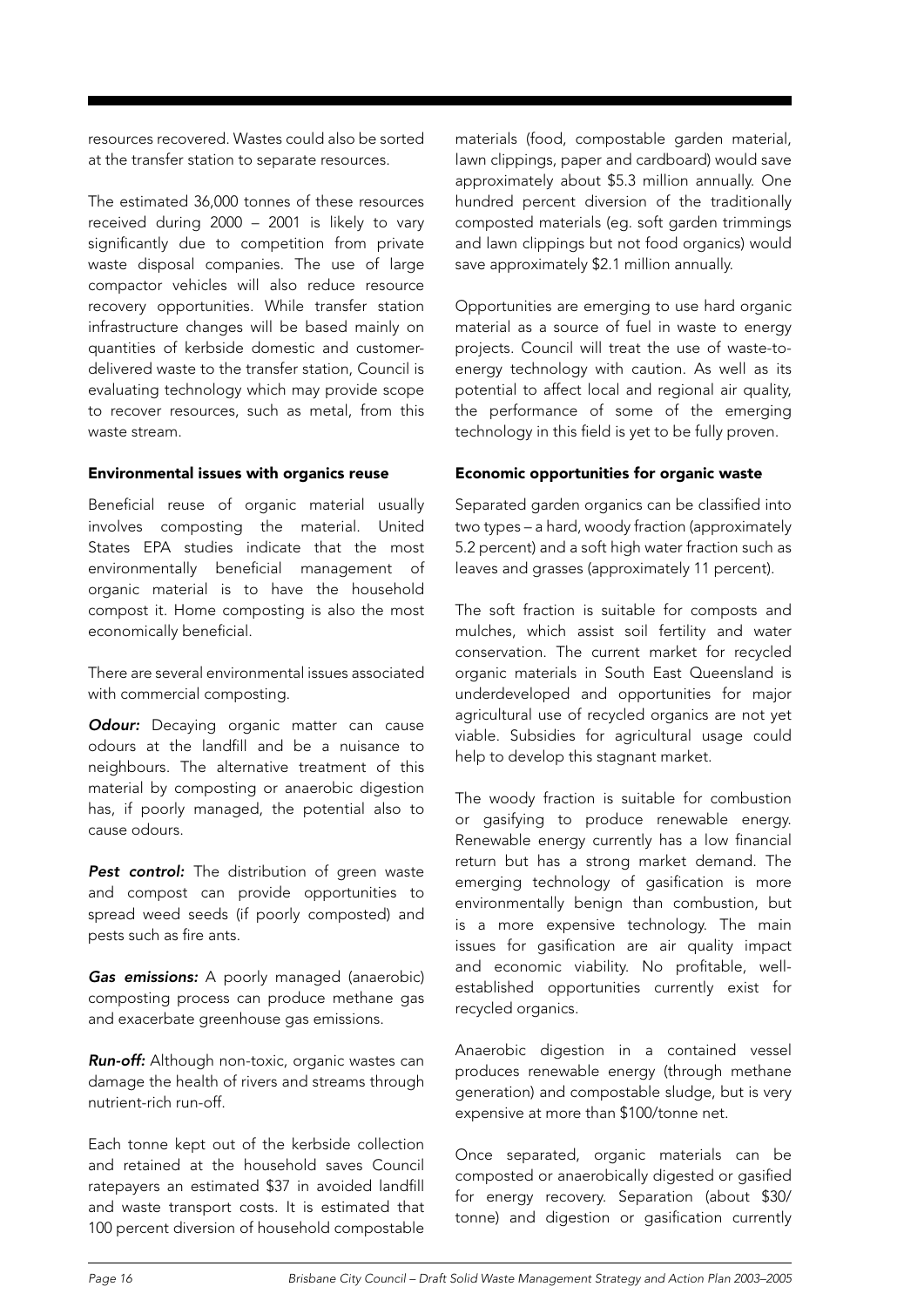costs at least \$100/tonne plus. The Brisbane landfill collects more than 90 percent of the gas and generates renewable energy for the cost of approximately \$70/tonne.

#### Market analysis of organic waste

Recycling: An established market exists for recycled paper and cardboard. This market is capable of absorbing any quantities of paper and cardboard recovered from the kerbside or transfer stations. The economic cost of separating these materials from mixed loads may not yet be viable.

**Energy:** The introduction of the Commonwealth's Renewable Energy (Electricity) Act 2000 has created a stable, high-volume, low-return market for the hard fraction of garden organics and timber waste. Stanwell Corporation's newly established waste-to-energy project at the Rocky Point Sugar Mill has indicated it would be capable of absorbing 180 000 tonnes of hard green waste annually. Other waste-to-energy projects are also proposed. It is appropriate for hard green waste, timber and wood to be diverted to such a scheme, providing that social, environmental and economic benefits can be demonstrated. The development of private sector waste-to-energy landfill bioreactor market may provide a future opportunity for the organic fraction recovered from appropriately pre-treated mixed municipal solid waste.

Compost/mulch: The compost/mulch market is an undeveloped but emerging market. The soil amending/composting industry can, given appropriate development, deal with the soft organic fraction. The potential market for recycled organic material is very large, comprising the urban residential sector, the horticultural sector and the agricultural sector. The environmental benefits from the use of correctly recycled organic materials in all three sectors are well known. Presently it is the urban market, which is absorbing the output from the adjacent licensed soil-conditioning industry. There is an emerging high value market for organically grown food while the issue of longterm sustainable food production is significant. Queensland farmers are yet to be convinced of the value of compost. Composts returned to soils in the Moreton Bay catchment also reduce soil and chemical run-off into the bay. Waste-toenergy provides an alternative to landfilling hard garden organics, timber and wood. In diverting this material, Council should ensure that the smaller woody fraction and softer fraction is not lost to the soil amending/composting industry.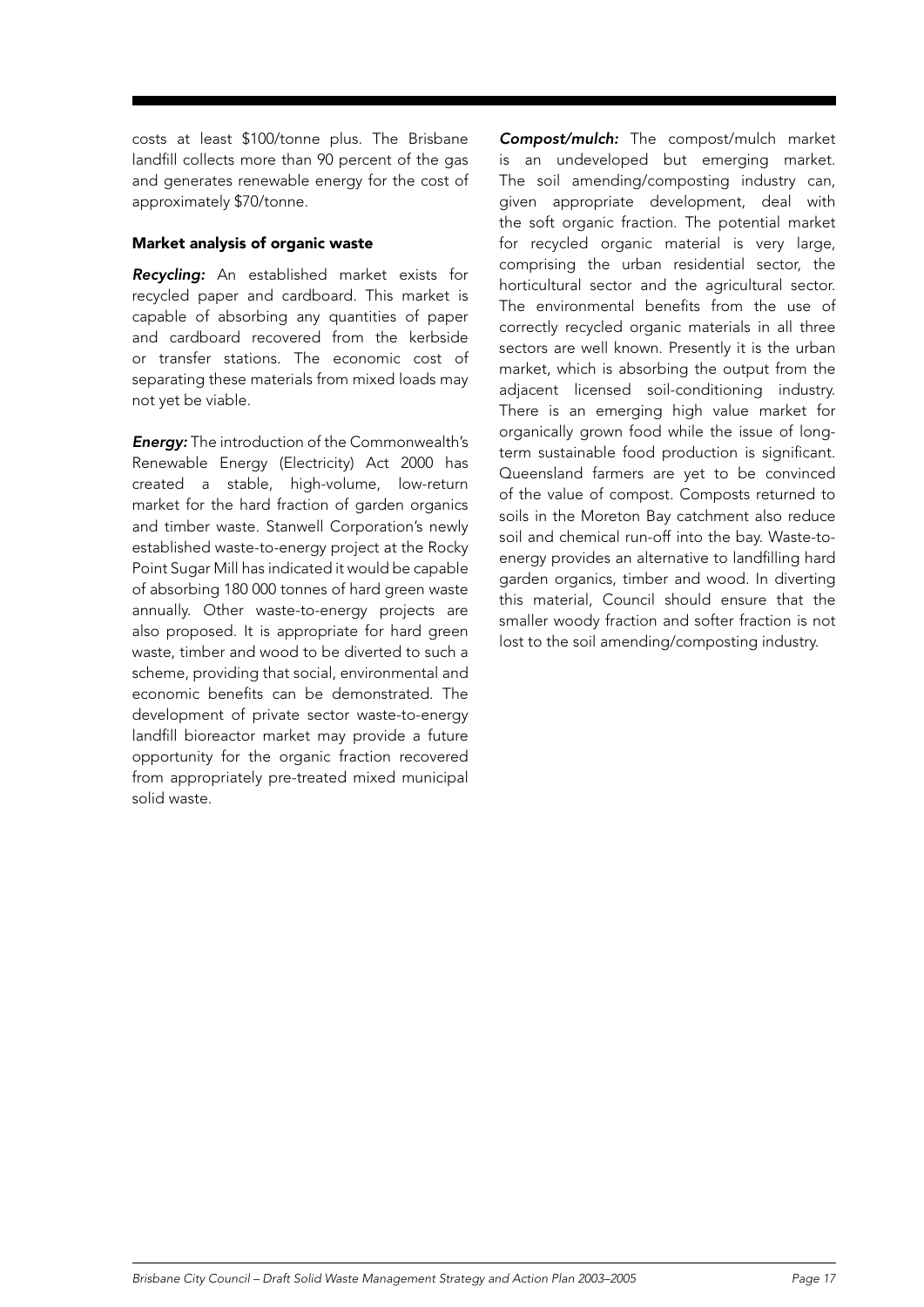## Economic analysis $14$  of organic waste

| <b>Recovery option</b>                | <b>Resource/s recovered</b>             | Net cost per tonne<br>of wastet                                                      | <b>Benefits</b>                                            |
|---------------------------------------|-----------------------------------------|--------------------------------------------------------------------------------------|------------------------------------------------------------|
| Landfill                              | Landfill gas                            | \$35-\$40/tonne                                                                      | Reduced greenhouse<br>emissions                            |
|                                       |                                         |                                                                                      | Renewable energy                                           |
| Pre-treatment<br>(separation into     | Energy value<br>Nutrient value          | \$30/tonne separation<br>costs plus cost to gasify                                   | Reduced greenhouse<br>emissions                            |
| organic and<br>non-organic)           | (dependent upon<br>treatment method)    | or anaerobically digest<br>material (see gasification,<br>anaerobic digestion costs) | Renewable energy<br>(See compost benefits)                 |
| Landfill bioreactor                   | Landfill gas<br>Remediation grade       | \$35-\$40/tonne                                                                      | Reduced greenhouse<br>emissions                            |
|                                       | compost                                 |                                                                                      | Improved soil fertility                                    |
| Gasification<br>(energy recovery)     | Energy value<br>Ash (biofertiliser)     | \$80-\$170/tonne                                                                     | Reduced greenhouse<br>emissions                            |
|                                       |                                         |                                                                                      | Renewable energy<br>(See compost benefits)                 |
| Anaerobic<br>digestion (energy        | Energy value<br>Nutrient value          | \$70-\$150/tonne                                                                     | Reduced greenhouse<br>emissions                            |
| recovery)                             | (biofertiliser)                         |                                                                                      | Renewable energy<br>(See compost benefits)                 |
| MSW incineration<br>(energy recovery) | Energy value<br>Ash (Road               | \$180-\$260/tonne                                                                    | Reduced greenhouse<br>emissions                            |
|                                       | construction/compost)                   |                                                                                      | Renewable energy                                           |
|                                       |                                         |                                                                                      | Reduced demand on<br>virgin resources                      |
| Commercial<br>Composting<br>Home      | Nutrient value                          | \$25-\$40/tonne windrow<br>compost<br>In-vessel \$70/tonne*                          | Improved soil fertility<br>Reduced greenhouse<br>emissions |
| composting                            |                                         | nil cost                                                                             | Reduced use of<br>chemicals and mineral<br>fertilisers     |
|                                       |                                         |                                                                                      | Reduced water<br>pollution                                 |
| Kerbside recycling                    | Raw material<br>Energy (in manufacture) | \$35/tonne                                                                           | Reduced greenhouse<br>emissions                            |
|                                       |                                         |                                                                                      | Reduced demand on<br>virgin resources                      |

† Figures do not include collection costs.

\* Estimated figure only as no clear figure available for in-vessel technology.

<sup>14</sup> All economic costs derived from Report of the Alternative Waste Management Technologies and Practices Inquiry – State Government of NSW April 2000 unless indicated otherwise.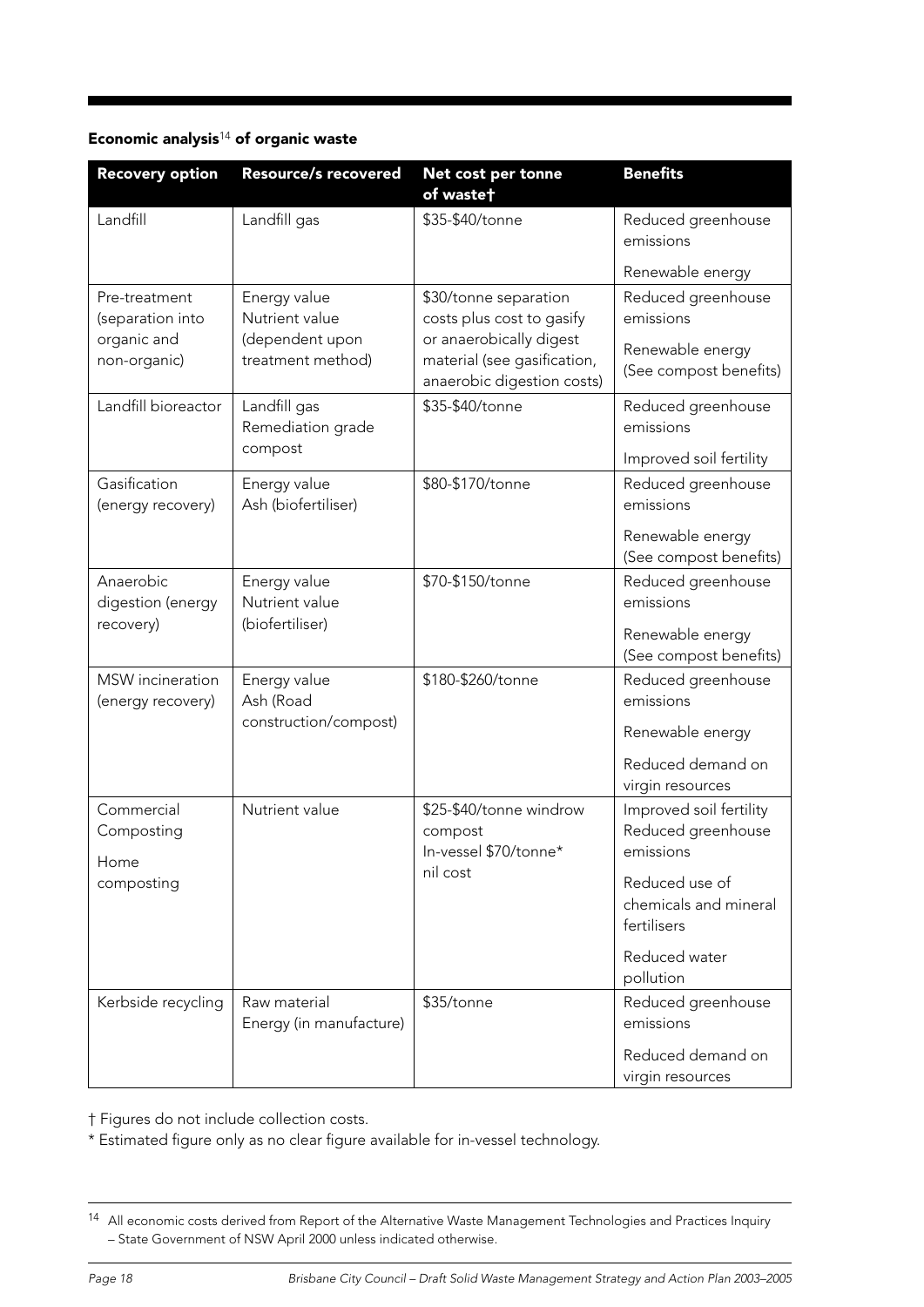## APPENDIX B

#### Resource analysis – non-organic waste

The non-organic waste makes up between 50 percent to 60 percent of the three waste streams (kerbside domestic, customer-delivered waste and commercial and industrial) brought to Council transfer stations for disposal. This waste is largely inert in nature.

#### Domestic non-organic waste

Council's annual waste characterisation studies show that up to 25 percent of the material in the household refuse bin could be recycled at little extra cost. This would offer savings of approximately \$23/tonne in avoided, deferred and postponed landfill costs.

#### Recoverable Resources in Domestic Waste



Recovering that material would double the current amount of kerbside recycled material. Council will need to focus on behaviour change to improve diversion of this material away from landfill.

#### Customer-delivered non-organic waste

Residents and smaller commercial operations deliver mixed wastes to Council's transfer stations. There are some obvious targets for recovery at the transfer stations such as timber, metals and reusable household goods. Council is examining how to increase the level of recycling at transfer stations.

#### Recoverable Resources Customer-Delivered Waste



#### Environmental issues for non-organic waste

Current recycling is environmentally positive (when the environmental costs are included, the savings are valued at \$42/household per annum – Nolan ITU 2001). The disposal of residuals to landfill can result in contaminated leachate unless contained. Those residuals also represent environmental negatives in the loss of resources and embedded energy and effort. The amenity of landfill neighbours is at risk from odours, dust and noise.

#### Household hazardous waste

Council currently facilitates the safe disposal of domestic quantities of hazardous wastes such as used oil and expired biocides. This is undertaken through a series of free drop-off days rotated around the city. Council needs to inform the residents about safer alternatives to household hazardous products and how to minimise residuals by buying the correct amount for their needs. As the legally designated 'generator' of these wastes, very clear tracking is required for Council to discharge its environmental duty.

#### Economic opportunities for non-organic waste

Studies show that waste actually costs businesses between five and twenty times more than the simple disposal charges. Brisbane business will not remain globally competitive unless it minimises the costs of waste management. Discarded residuals represent a potential for re-manufacturing. Diversion has an opportunity saving of \$37/tonne, composed of \$14/tonne avoided transport cost and \$23/tonne avoided landfill costs. Strength of markets and costs of separation determine the viability of recovering these resources. Significant economic and employment benefits (most external to Council's budget) can flow from re-manufacturing in Brisbane.

#### Market analysis of non-organic waste

Reduction: While there are savings available to industry in waste reduction, this area is still underdeveloped due to the low apparent financial impact of waste disposal on most businesses. Unless there is a massive increase in landfill costs or a subsidy for recycling, most businesses will not focus on reduction without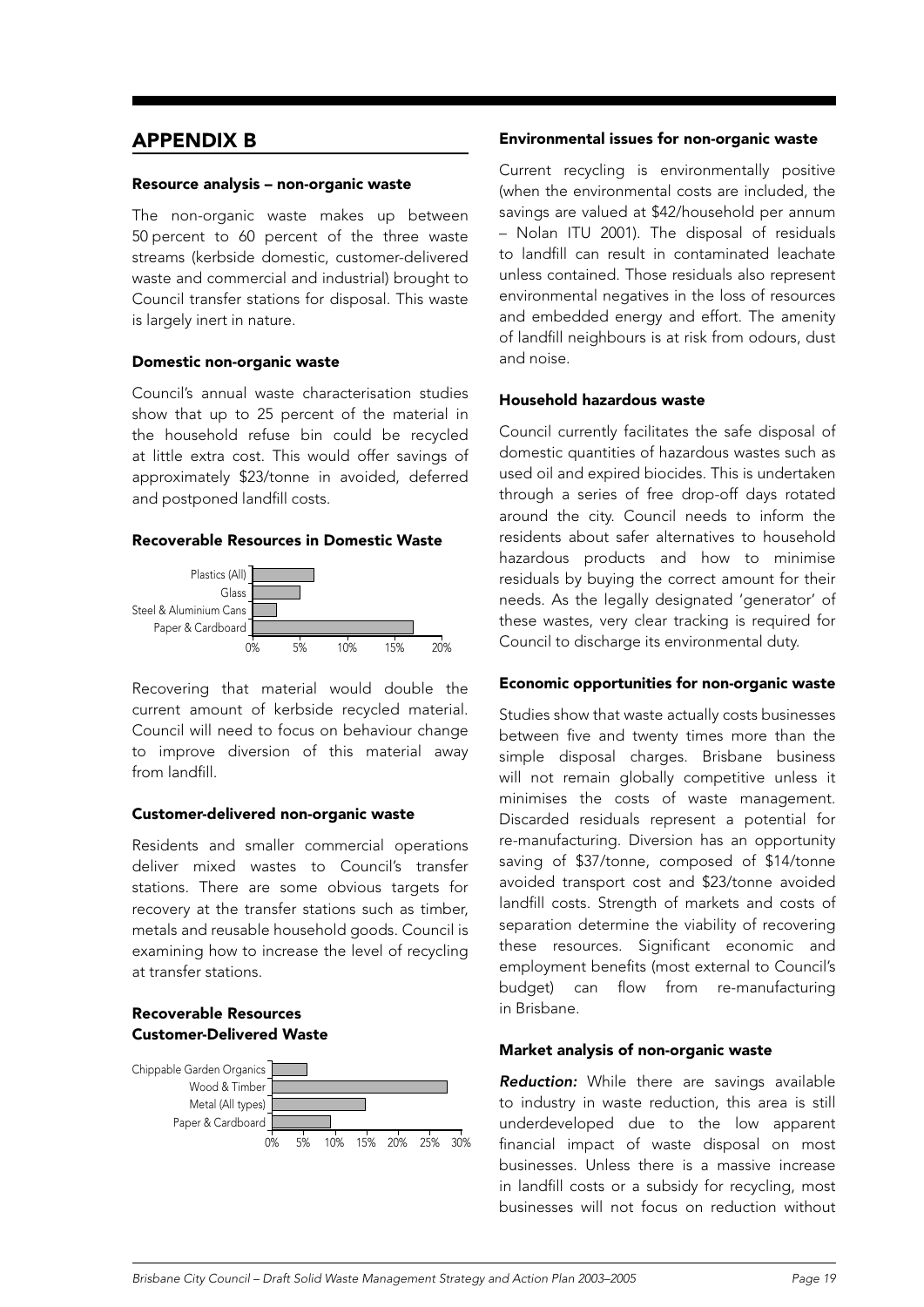government facilitation or the true costs of waste to business.

Recycling: Council has a number of resource recovery programs in place. The fortnightly kerbside recycling collection diverts approximately 60,000 tonnes of recyclable material for beneficial reuse each year. An average of 5000 tonnes of recyclable material, largely metal, is recovered at the transfer stations while an estimated 2600 tonnes of metal will come through the kerbside large item collection per annum. Most non-organics have a commodity value to add to the avoided costs of landfill. Markets exist for metals, glass, paper and cardboard and some plastics. Separation by the generator is far cleaner and more cost-effective. Separation at the transfer station is simply a matter of investment. Thus, solid market analysis is needed for each potential resource to establish the most appropriate technology and degree of separation process investment.

Construction and demolition (C&D) waste: Construction and demolition wastes comprise up to 40 percent, by weight, of the total waste stream but it is largely inert material. Council has some control over the generation of these wastes through its planning approval authority. Council can focus on policies that promote economic reuse of materials. Council has facilitated C&D recycling at the Nudgee hardfill which will continue. Council can also use the development approval system to improve the design of buildings to minimise future waste. These initiatives will be faced with a very low cost disposal market. C&D material is often used to fill sites or excavations and the transporters of this material are difficult to regulate. Many of the disposal sites are beyond Council's jurisdiction and are approved by the EPA. The inert construction wastes generated through Council's own works are to be utilised through a program to recycle concrete and re-manufacture soil.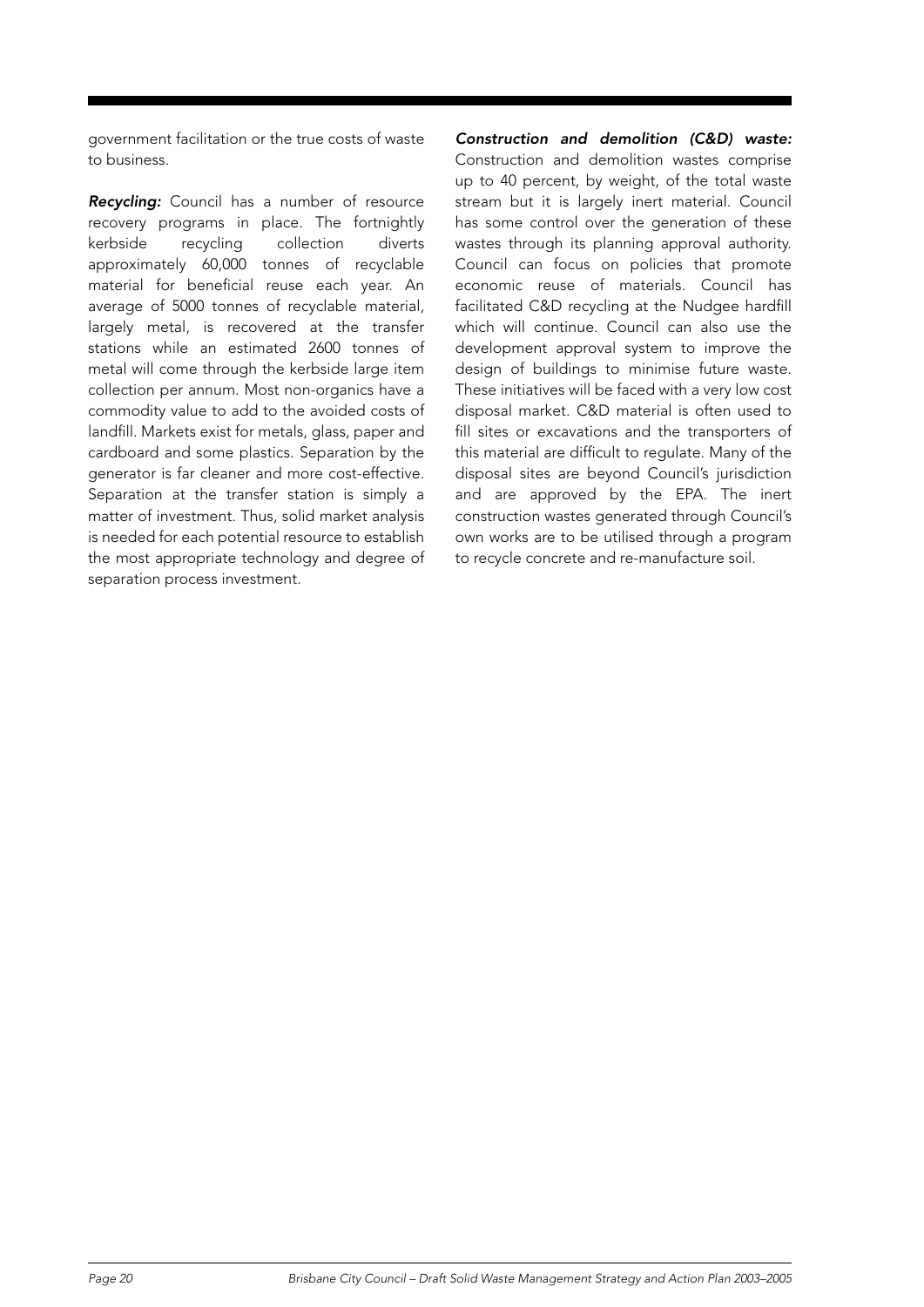# Appendix C

The Living in Brisbane 2010 vision will guide the work of Council and play a major role in corporate planning and budget processes. Living in Brisbane 2010 identifies 8 key themes to guide the development of the city.

The Living in Brisbane 2010 vision is to create:

- 1. a clean and green city
- 2. an accessible city
- 3. a city designed for subtropical living
- 4. a smart and prosperous city
- 5. a creative city
- 6. an inclusive city
- 7. an active and healthy city
- 8. a regional and world city.

Council's waste management strategy will support the Living in Brisbane 2010 vision by addressing those waste issues identified in the vision.

The Living in Brisbane 2010 clean and green city theme identifies the following waste related issues:

- Produce energy from landfill.
- Investigate incentives to commerce and industry to conserve energy and reduce waste.
- Lead by example by improving Council's environmental standards and performance, including setting standards on contracts and expanding the Green Purchasing Program.
- Explore opportunities to encourage development of eco-industrial complexes with shared waste recycling and clean energy.
- Use waste as a resource rather than as an end product for disposal. Look at the potential for waste to be reused to generate electricity, condition soils and provide raw materials for innovative products.
- Encourage manufacturers to plan for reuse of materials they produce.

Living in Brisbane 2010 includes the following waste strategy to help achieve a regional and world city:

• Develop cooperative arrangements to deliver services such as water and waste management for the wider region, providing better value for ratepayers.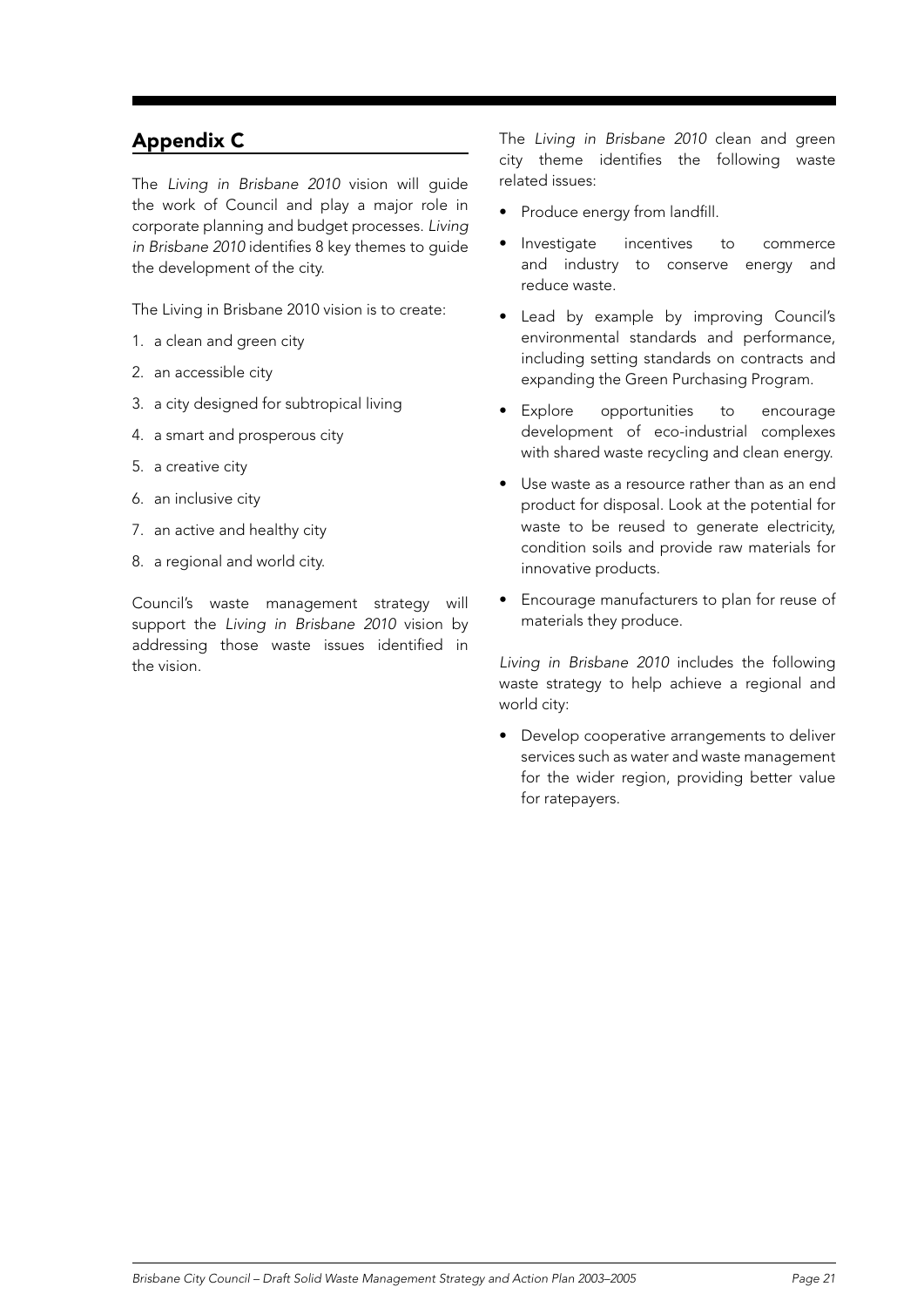# Glossary of Terms

| <b>BAC</b>             | <b>Brisbane Administration Centre</b>                                                                                                                                                                                                                                                                                                                                                           |
|------------------------|-------------------------------------------------------------------------------------------------------------------------------------------------------------------------------------------------------------------------------------------------------------------------------------------------------------------------------------------------------------------------------------------------|
| C&D                    | Construction and demolition.                                                                                                                                                                                                                                                                                                                                                                    |
| EPA                    | Environmental Protection Agency.                                                                                                                                                                                                                                                                                                                                                                |
| Food organics          | Processed and unprocessed plant and animal products.                                                                                                                                                                                                                                                                                                                                            |
| Garden organics        | General term covering all types of plant waste. Usually classified further into soft<br>garden organics or hard garden organics. Examples of soft green (compostable)<br>organics are grass clippings, potted plants, tree and shrub prunings less than 20<br>millimetres in diameter. Examples of hard green (chippable) organics are whole<br>shrubs, small trees, large branches and trunks. |
| Hardfill               | A landfill for inert waste materials such as fill material, construction and<br>demolition wastes.                                                                                                                                                                                                                                                                                              |
| Life cycle analysis    | Comparing the environmental credentials of products, processes or practices with<br>respect to materials and energy on a 'cradle-to-grave' basis.                                                                                                                                                                                                                                               |
| <b>MSW</b>             | Municipal solid waste. Mixed waste generated by domestic households.                                                                                                                                                                                                                                                                                                                            |
| <b>MRF</b>             | Material recovery facility. A plant where recyclables collected from the kerbside<br>are sorted by type then sent for reprocessing.                                                                                                                                                                                                                                                             |
| Organic material       | Waste material originating from plants or animals.                                                                                                                                                                                                                                                                                                                                              |
| Recycled organics      | Products derived from organic wastes (eg. garden organics) that have been<br>reprocessed through composting or like facilities. Examples of recycled organic<br>products are mulches, composts and soil amendments.                                                                                                                                                                             |
| Recyclables            | Materials of various types (usually consumer packaging), which is suitable for<br>re-processing into new goods.                                                                                                                                                                                                                                                                                 |
| <b>Residuals</b>       | Material that remains after all resources of value have been recovered.                                                                                                                                                                                                                                                                                                                         |
| <b>Timber and wood</b> | Untreated wood, which has been machine-processed for a variety of general uses<br>(eg. pallets, planks, off cuts) as well as wood wastes (shavings and sawdust).                                                                                                                                                                                                                                |